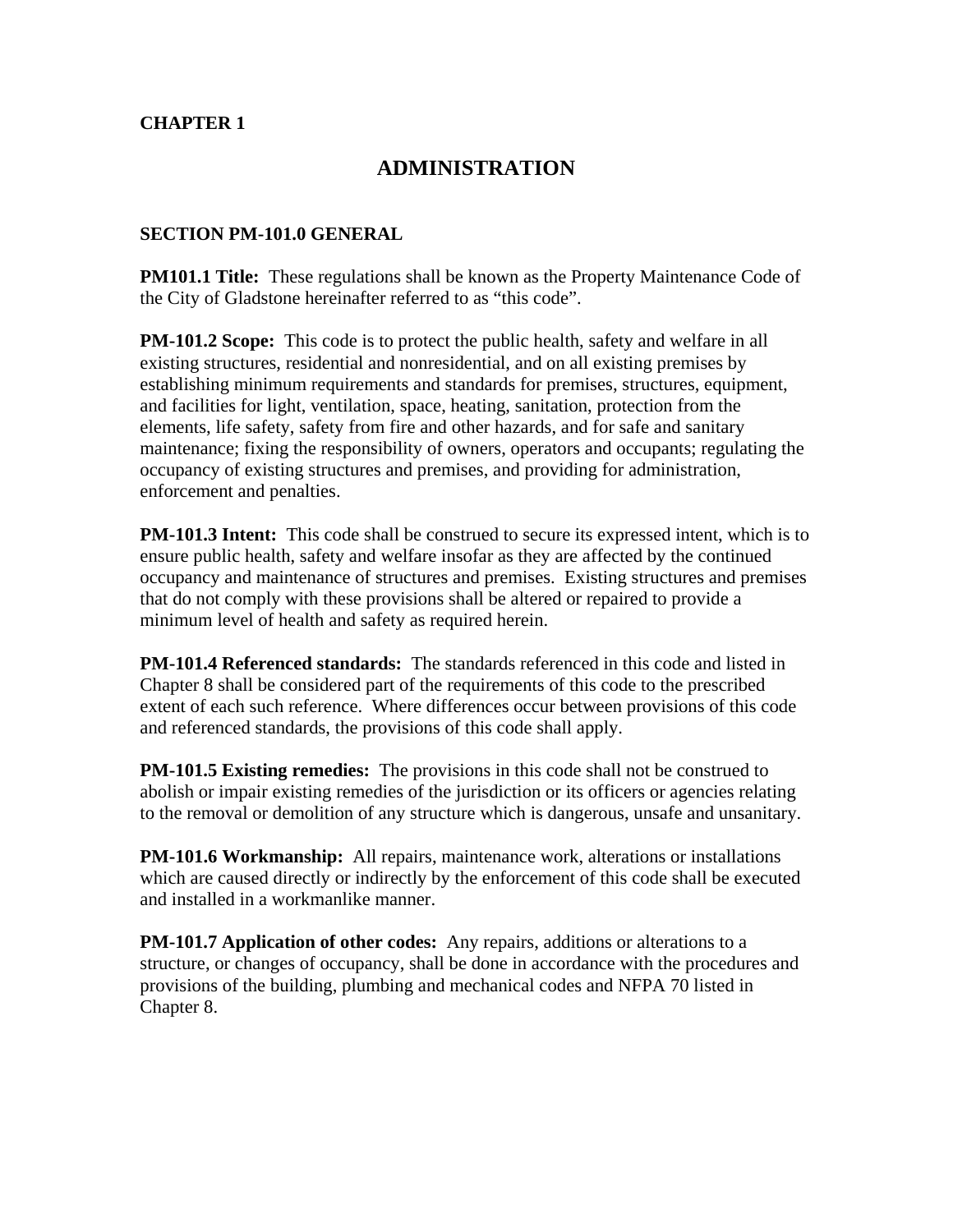**PM-101.8 Inspection fees:** The fees for inspection or a re-inspection shall be set by the City Commission.

#### **SECTION PM-102.0 VALIDITY**

**PM-102.1 Validity:** If any section, subsection, paragraph, sentence, clause or phrase of this code shall be declared invalid for any reason whatsoever, such decision shall not affect the remaining portions of this code which shall continue in full force and effect, and to this end the provisions of this code are hereby declared to be servable.

**PM-102.2 Saving clause:** This code shall not affect violations of any other ordinance, code or regulation existing prior to the effective date hereof, and any such violation shall be governed and shall continue to be punishable to the full extent of the law under the provisions of those ordinances, codes or regulations in effect at the time violation was committed.

## **SECTION PM-103.0 MAINTENANCE**

**PM-103.1 Required:** All equipment, systems, devices and safeguards required by this code or a previous statute or code for the structure or premises when erected or altered shall be maintained in good working order. The requirements of this code are not intended to provide the basis for removal or abrogation of fire protection and safety systems and devices in existing structures.

#### **SECTION PM-104.0 APPROVAL**

**PM-104.1 Approved materials and equipment:** All materials, equipment and devices approved by the code official shall be constructed and installed in accordance with such approval.

**PM-104.2 Modifications:** Where there are practical difficulties involved in carrying out provisions of this code, the code official shall have the right to vary or modify such provisions upon application of the owner or the owner's representative, provided that the spirit and intent of the law is observed and that the public health, safety and welfare is assured.

**PM-104.2.1 Records:** The application for modification and the final decision of the code official shall be in writing and shall be officially recorded in the permanent records of the department.

**PM-104.3 Material and equipment reuse:** Materials, equipment and devices shall not be reused unless such elements have been reconditioned, tested and placed in good and proper working condition and approved.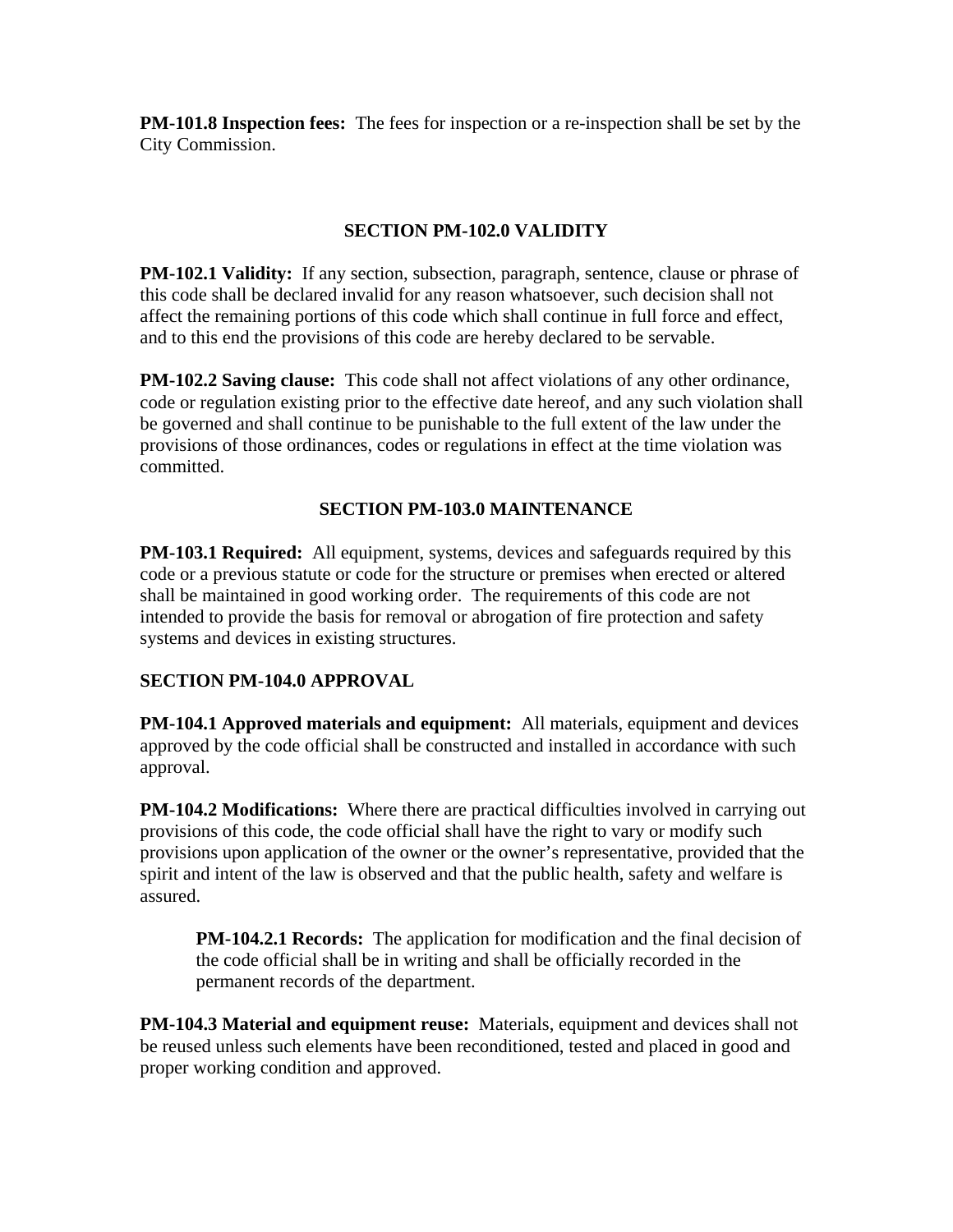**PM-104.4 Alternative materials and equipment:** The provisions of this code are not intended to prevent the installation of any material or method of construction not specifically prescribed by this code, provided that any such alternative has been approved. An alternative material or method of construction shall be approved when the code official finds that the proposed design is satisfactory and complies with the intent of the provisions of this code, and that the material, method or work offered is, for the purpose intended, at least the equivalent of that prescribed in this code in quality, strength, effectiveness, fire resistance, durability and safety.

**PM-104.5 Research and investigations:** Sufficient technical data shall be submitted to substantiate the proposed installation of any material or assembly. If it is determined that the evidence submitted is satisfactory proof of performance for the proposed installation, the code official shall approve such alternative subject to the requirements of this code. The cost of all tests, reports and investigations required under these provisions shall be paid by the applicant.

# **SECTION PM-105.0 DUTIES AND POWERS OF THE CODE OFFICIAL**

**PM-105.1 General:** Every multiple dwelling or leased dwelling unit shall be inspected at least every (2) years. The code official is also empowered to make similar inspections of all dwellings as frequently as may be necessary or convenient. .

**PM-105.2 Notices and orders:** The code official shall issue all necessary notices or orders to ensure compliance with the code.

**PM-105.3 Right of entry:** The code official is authorized to enter the structure or premises at reasonable times to inspect subject to constitutional restrictions on unreasonable searches and seizures. If entry is refused or not obtained, the code official is authorized to pursue recourse as provided by law.

**PM-105.4 Access by owner or operator:** Every occupant of a structure or premises shall give the owner or operator thereof, or agent or employee, access to any part of such structure or its premises at reasonable times for the purpose of making such inspection, maintenance, repairs or alterations as are necessary to comply with the provisions of this code.

**PM-105.5 Identification:** The code official shall carry proper identification when inspecting structures or premises in the performance of duties under this code.

**PM-105.6 Coordination of enforcement:** Inspection of premises, the issuance of notices and orders and enforcement thereof shall be the responsibility of the code official so charged by the jurisdiction. Whenever inspections are necessary by any other department, the code official shall make reasonable effort to arrange for the coordination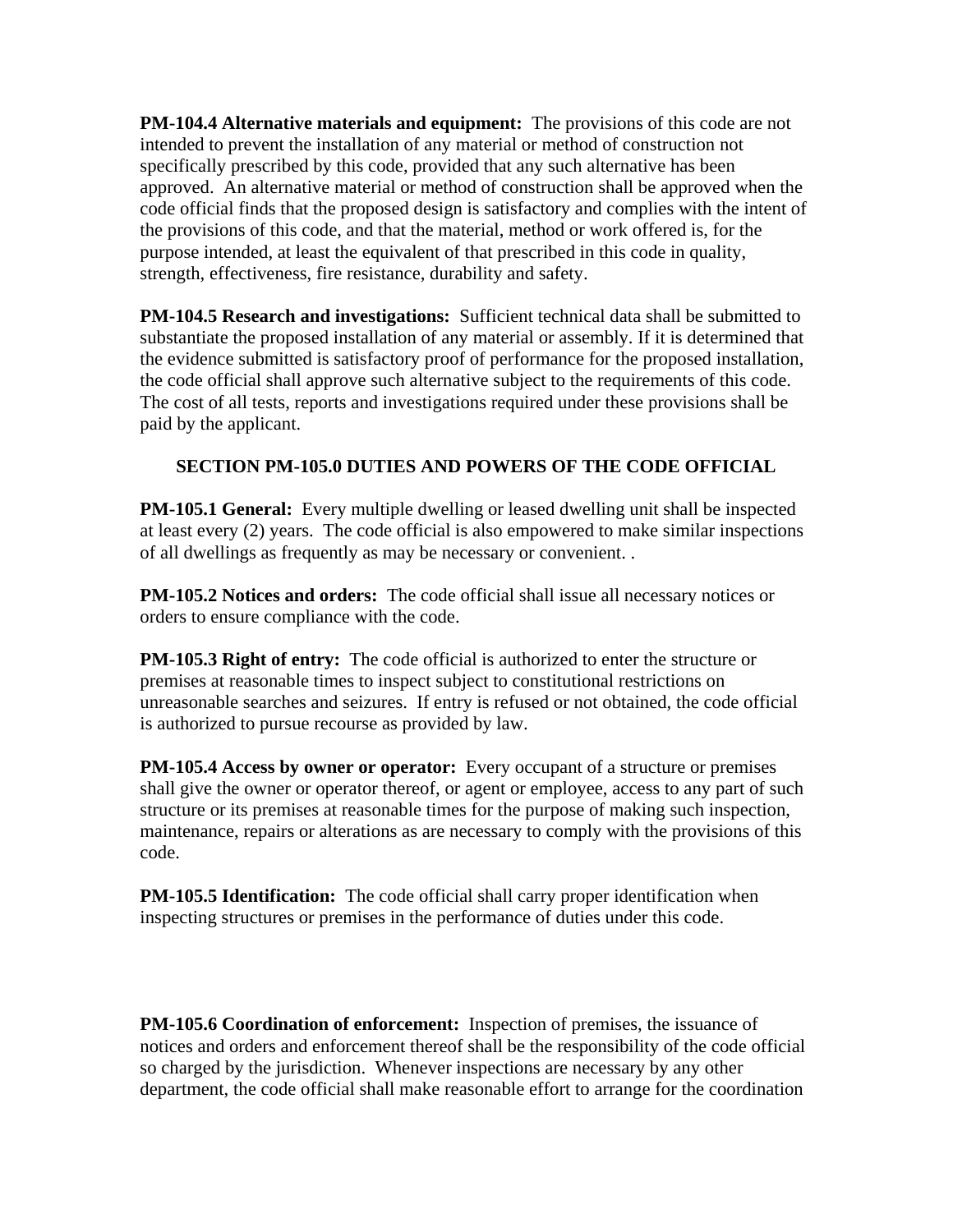of such inspections so as to minimize the number of visits by inspectors, and to confer with the other departments for the purpose of eliminating confliction orders before any are issued. A department shall not, however delay the issuance of any emergency orders.

**PM-105.7 Rule making authority:** The code official shall have power as necessary in the interest of public health, safety and general welfare, to adopt and promulgate rules and regulations to interpret and implement the provisions of this code to secure the intent thereof and to designate requirements applicable because of local climatic or other conditions. Such rules shall not have the effect of waiving structural or fire performance requirements specifically provided for in this code or of violation accepted engineering practice involving public safety.

**PM-105.8 Organization:** The code official shall appoint such number of officers, technical assistants, inspectors and other employees as shall be necessary for the administration of this code and as authorized by the appointing authority. The code official is authorized to designate an employee as deputy who shall exercise all the powers of the code official during the temporary absence or disability of the code official.

**PM-105.9 Restriction of employees:** An official or employee connected with the enforcement of this code, except one whose only connection is that of a member of the board of appeals established under the provisions of Section PM 111.0, shall not be engaged in, or directly or indirectly connected with the furnishing of labor, materials or appliances for the construction, alteration or maintenance of a building, or the preparation of construction documents thereof, unless that person is the owner of the building; nor shall such officer or employee engage in any work that conflicts with official duties or with the interests of the department.

**Exception:** An official or employee connected with the administration and enforcement of city funded rehabilitation projects can engage in assisting the property owner with bid specifications, material specifications and awarding of city funded rehabilitation contracts.

**PM-105.10 Relief from personal responsibility:** The code official, officer or employee charged with the enforcement of this code, while acting for the jurisdiction, shall not thereby be rendered liable personally, and is hereby relieved from all personal liability for any damage accruing to persons or property as a result of any act required or permitted in the discharge of official duties. Any suit instituted against an officer or employee because of an act performed by that officer or employee in the lawful discharge of duties and under the provisions of this code shall be defended by the legal representative of the jurisdiction until the final termination of the proceedings. The code official or any subordinate shall not be liable for costs in any action, suit or proceeding that is instituted in pursuance of the provisions of this code; and any officer of the department of building inspection, acting in good faith and without malice, shall be free from liability for acts performed under any of its provisions or by reason of any act or omission in the performance of official duties in connection therewith.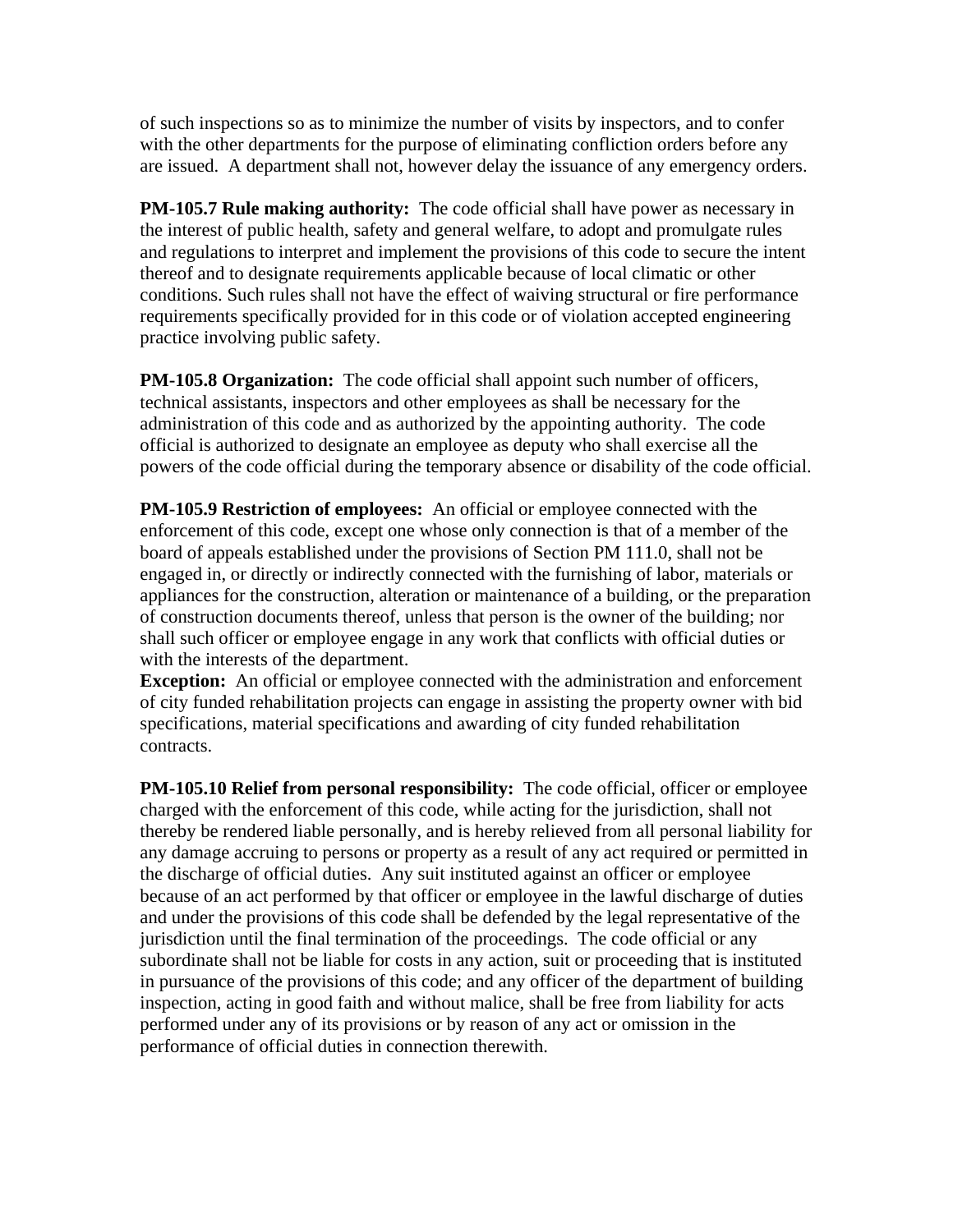**PM-105.11 Official records:** An official record shall be kept of all business and activities of the department specified in the provisions of this code, and all such records shall be open to public inspection at all appropriate times and according to reasonable rules to maintain the integrity and security of such records.

#### **SECTION PM-106.0 VIOLATIONS**

**PM-106.1 Unlawful acts:** It shall be unlawful for any person firm or corporation to erect, construct, alter, extend, repair, remove, demolish, maintain, fail to maintain, provide, fail to provide, occupy, let to another or occupy or permit another person to occupy any premises, property, structure or equipment regulated by this code, or cause same to be done, contrary to or in conflict with or in violation of any of the provisions of this code, or to fail to obey a lawful order of the code official, or to remove or deface a placard or notice posted under the provisions of this code.

**PM-106.2 Penalty:** Any person who shall violate a provision of this code shall be responsible for a civil infraction subject to payment of a civil fine of not less than Fifty (\$50.00) or more than Five Hundred (\$500.00) Dollars plus costs and other sanctions for each infraction. Each day that a violation continues after due notice has been served shall be deemed a separate offense.

**PM-106.3 Prosecution**: In case of any unlawful acts the code official shall institute an appropriate action or proceeding at law to exact the penalty provided in Section PM-106.2. Also, the code official shall ask the jurisdiction's legal representative to proceed at law or in equity against the person responsible for the violation for the purpose of ordering that person:

- 1. To restrain, correct or remove the violation or refrain from any further execution of work;
- 2. To restrain or correct the erection, installation, maintenance, repair or alteration of such structure;
- 3. To require the removal of work in violation; or
- 4. To prevent the occupancy of the structure that is not in compliance with the provisions of this code.

# **SECTION PM-107.0 NOTICES AND ORDERS**

**PM-107.1 Notice to owner or to person or persons responsible:** Whenever the code official determines that there has been a violation of this code or has grounds to believe that a violation has occurred, notice shall be given to the owner or the person or persons responsible therefore in the manner prescribed in Sections PM-107.2 and PM-107.3. Notices for condemnation procedures shall also comply with section PM-108.3.

**PM-107.2 Form:** Such notice prescribed in Section PM-107.1 shall:

- 1. Be in writing;
- 2. Include a description of the real estate sufficient for identification;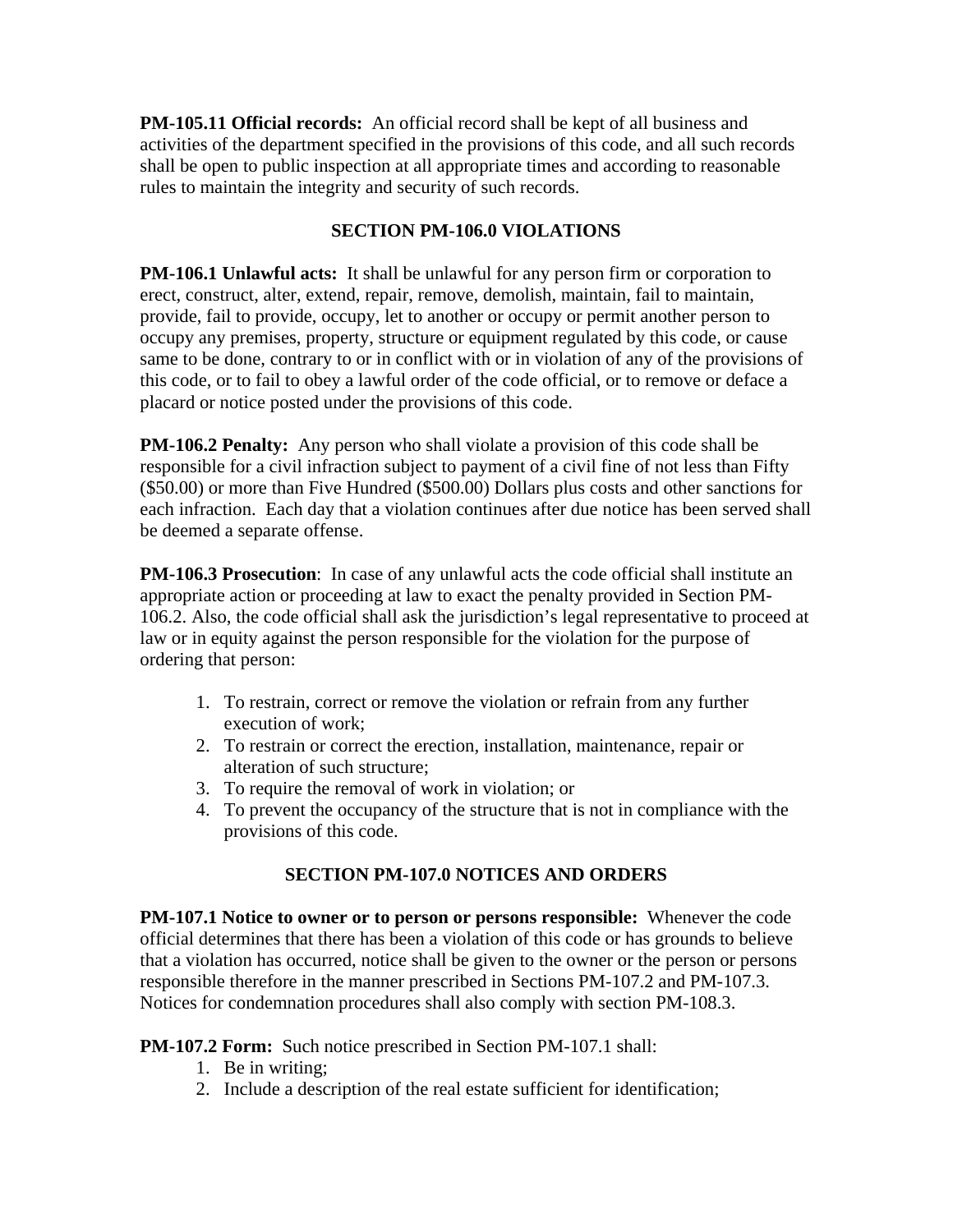- 3. Include a statement of the reason or reasons why the notice is being issued; and
- 4. Include a correction order allowing a reasonable time for the repairs and improvements required to bring the dwelling unit or structure into compliance with the provisions of this code.

**PM-107.3 Method of service:** Such notice shall be deemed to be properly served if a copy thereof is (a) delivered to the owner personally; or (b) sent by first class mail addressed to the owner at the last known address. If the letter is returned showing that the letter was not delivered, a copy thereof shall be posted in a conspicuous place in or about the structure affected by such notice. Service of such notice in the foregoing manner upon the owner's agent or upon the person responsible for the structure shall constitute service of notice upon the owner.

**PM-107.4 Penalties:** Penalties for noncompliance with orders and notices shall be as set forth in Section PM-106.2.

**PM-107.5 Transfer of ownership:** It shall be unlawful for the owner of any dwelling unit or structure who has received a compliance order or upon whom a notice of violation has been served to sell, transfer, mortgage, lease or otherwise dispose of to another until the provisions of the compliance order or notice of violation have been complied with, or until such owner shall first furnish the grantee, transferee, mortgagee or lessee a true copy or any compliance order or notice of violation issued by the code official and shall furnish to the code official a signed and notarized statement from the grantee, transferee, mortgagee or lessee, acknowledging the receipt of such compliance order or notice of violation and fully accepting the responsibility without condition for making the corrections or repairs required by such compliance order or notice of violation.

#### **SECTION PM-108.0 UNSAFE STRUCTURES AND EQUIPMENT**

**PM-108.1 General:** When a structure or equipment is found by the code official to be unsafe, or when a structure is found unfit for human occupancy, or is found unlawful, such structure shall be condemned pursuant to the provisions of this code.

**PM-108.1.1 Unsafe structure:** An unsafe structure is one that is found to be dangerous to the life, health, property or safety of the public or the occupants of the structure by not providing minimum safeguards to protect or warn occupants in the event of fire, or because such structure contains unsafe equipment or is so damaged, decayed, dilapidated, structurally unsafe, or of such faulty construction or unstable foundation, that partial or complete collapse is likely.

**PM-108.1.2 Unsafe equipment:** Unsafe equipment includes any boiler, heating equipment, elevator, moving stairway, electrical wiring or device, flammable liquid containers or other equipment on the premises or within the structure which is in such disrepair or condition that such equipment is a hazard to life, health, property or safety of the public or occupants of the premises or structure.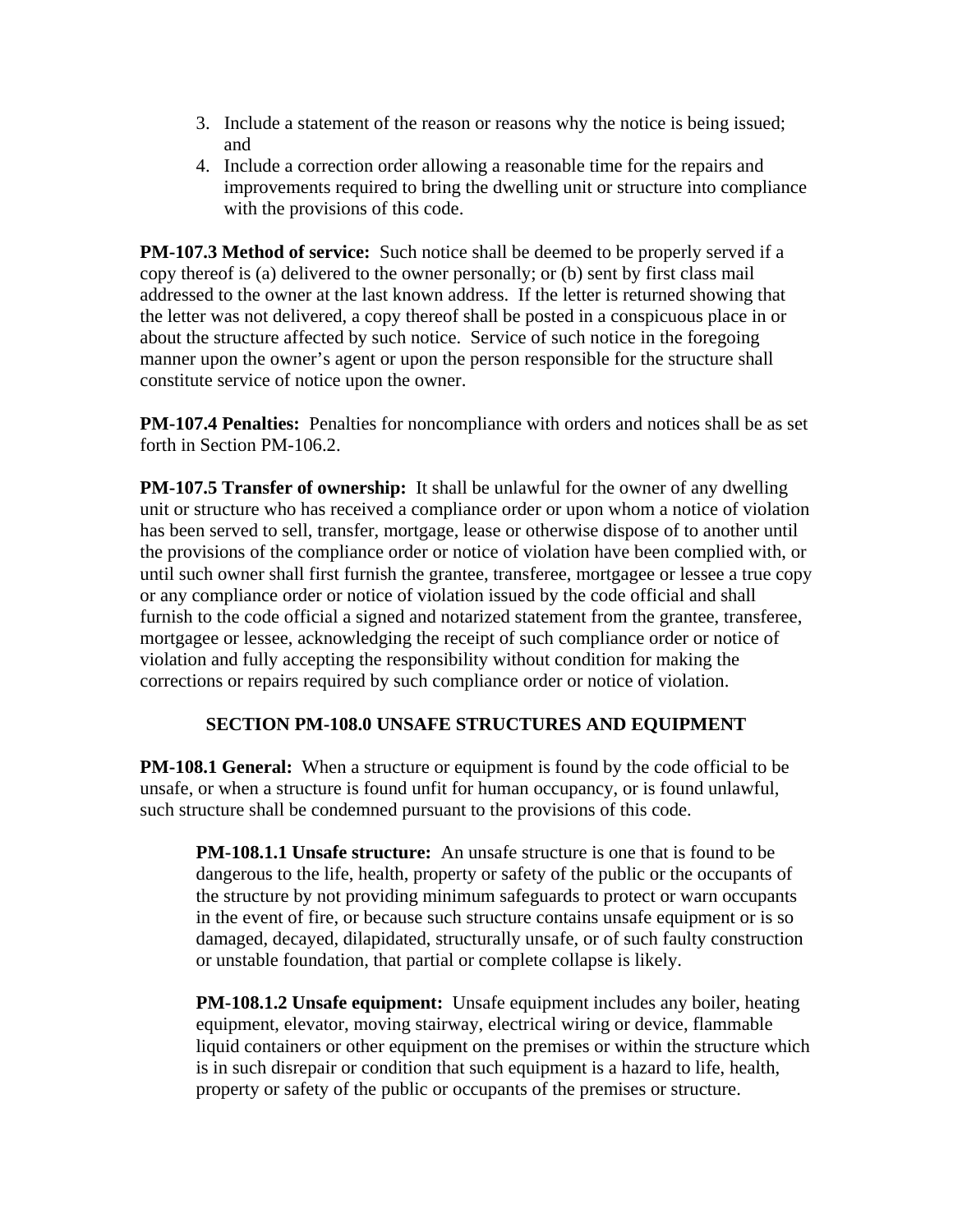**PM-108.1.3 Structure unfit for human** occupancy**:** A structure is unfit for human occupancy whenever the code official finds that such structure is unsafe, unlawful or, because of the degree to which the structure is in disrepair or lacks maintenance, is unsanitary, vermin or rat infested, contains filth and contamination, or lacks ventilation, illumination, sanitary or heating facilities or other essential equipment required by this code, or because the location of the structure constitutes a hazard to the occupants of the structure or to the public.

**PM-108.1.4 Unlawful structure:** An unlawful structure is one found in whole or in part to be occupied by more persons than permitted under this code, or was erected, altered or occupied contrary to law.

**PM-108.2 Closing of vacant structures:** If the structure is vacant and unfit for human habitation and occupancy, and is not in danger of structural collapse, the code official is authorized to post a placard of condemnation on the premises and order the structure closed up so as not to be an attractive nuisance. Upon failure of the owner to close up the premises within the time specified in the order, the code official shall cause the premises to be closed through any available public agency or by contract or arrangement by private persons and the cost thereof shall be charged against the real estate upon which the structure is located and shall be a lien upon such real estate.

**PM-108.3 Notice:** Whenever the code official has condemned a structure or equipment under the provisions of this section, notice shall be posted in a conspicuous place in or about the structure affected by such notice and served on the owner or the person or persons responsible for the structure or equipment in accordance with Section PM-107.3. The notice shall be in the form prescribed in Section PM-107.2.

**PM-108.4 Placarding:** Upon failure of the owner or person responsible to comply with the notice provisions within the time given, the code official shall post on the premises or on defective equipment, a placard bearing the word "Condemned" and a statement of the penalties provided for occupying the premises, operating the equipment or removing the placard.

**PM-108.5 Prohibited occupancy:** Any person who shall occupy a placarded premises or shall operate placarded equipment, and any owner or any person responsible for the premises who shall let anyone occupy a placarded premises or operate placarded equipment shall be liable for the penalties provided by this code.

**PM-108.6 Removal of placard:** The code official shall remove the condemnation placard whenever the defect or defects upon which the condemnation and placarding action were based have been eliminated. Any person who defaces or removes a condemnation placard without the approval of the code official shall be subject to the penalties provided by this code.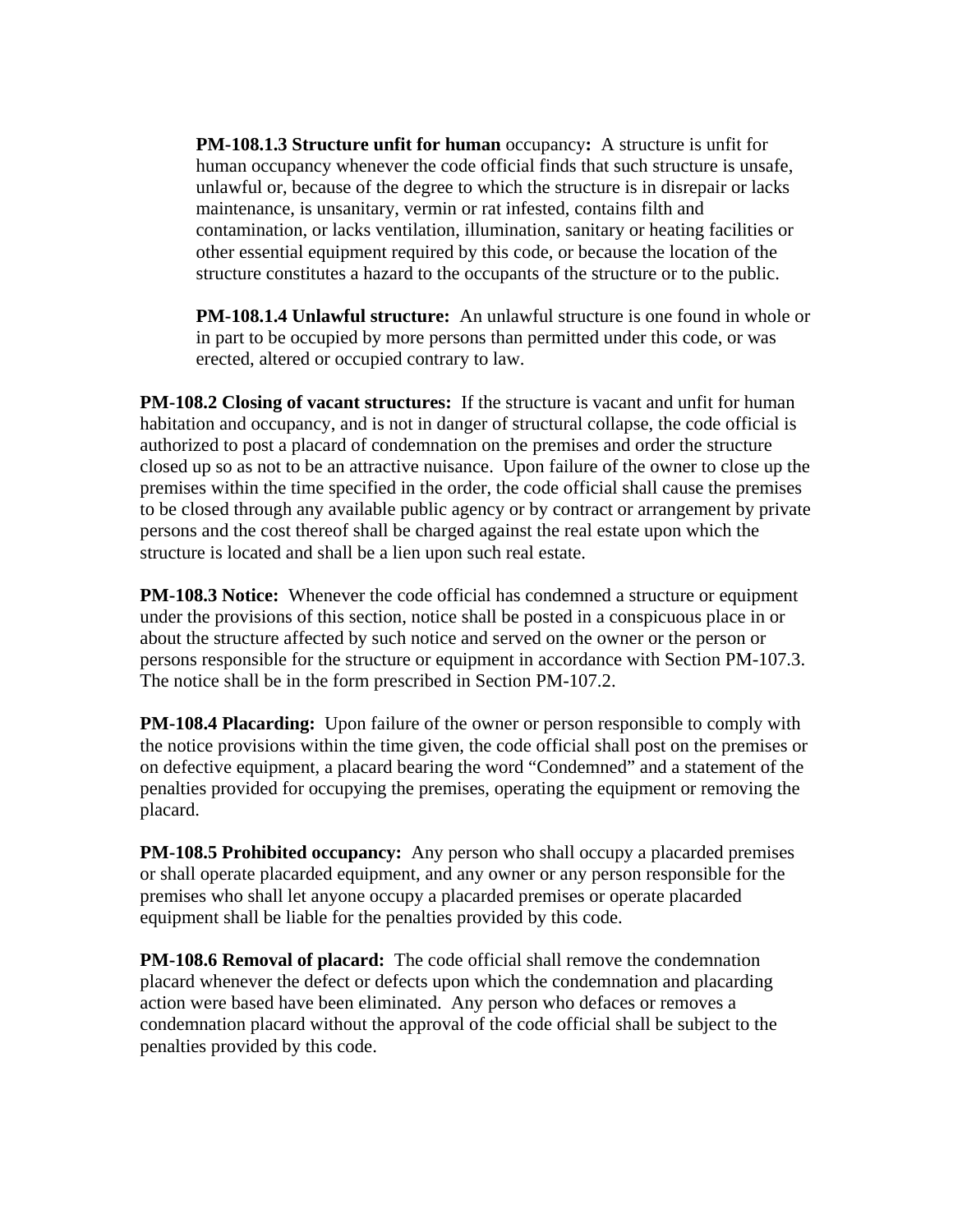#### **SECTION PM-109.0 EMERGENCY MEASURES**

**PM-109.1 Imminent danger:** When, in the opinion of the code official, there is imminent danger of failure or collapse of a building or structure which endangers life, or when any structure or part of a structure has fallen and life is endangered by the occupation of the structure, or when there is actual or potential danger to the building occupants or those in the proximity of any structure because of explosives, explosive fumes or vapors or the presence of toxic fumes, gases or materials, or operation of defective or dangerous equipment, the code official is hereby authorized and empowered to order and require the occupants to vacate the premises forthwith. The code official shall cause to be posted at each entrance to such structure a notice reading as follows: "This Structure is Unsafe and its Occupancy has been Prohibited by the code Official." It shall be unlawful for any person to enter such structure except for the purpose of securing the structure, making the required repairs, removing the hazardous condition, or of demolishing the same.

**PM-109.2 Temporary safeguards:** Notwithstanding other provisions of this code, whenever, in the opinion of the code official, there is imminent danger due to an unsafe condition, the code official shall order the necessary work to be done, including the boarding-up of openings, to render such structure temporarily safe whether or not the legal procedure herein described has been instituted; and shall cause such other action to be taken as the code official deems necessary to meet such emergency.

**PM-109.3: Closing streets:** When necessary for the public safety, the code official shall temporarily close structures and close, or order the authority having jurisdiction to close, sidewalks, streets, public ways and places adjacent to unsafe structures, and prohibit the same from being utilized.

**PM-109.4 Emergency repairs:** For the purposes of this section the code official shall employ the necessary labor and materials to perform the required work as expeditiously as possible.

**PM-109.5 Costs of emergency repairs:** Costs incurred in the performance of emergency work shall be paid from the treasury of the jurisdiction on approval of the code official. The legal counsel of the jurisdiction shall institute appropriate action against the owner of the premises where the unsafe structure is or was located for the recovery of such costs.

**PM-109.6 Hearing:** Any person ordered to take emergency measures shall comply with such order forthwith. Any affected person shall thereafter, upon petition directed to the appeals board, be afforded a hearing as described in this code.

#### **SECTION PM-110.0 DEMOLITION**

**PM-110.1 General:** The code official shall order the owner of any premises upon which is located any structure, which in the code official's judgment is so old, dilapidated or has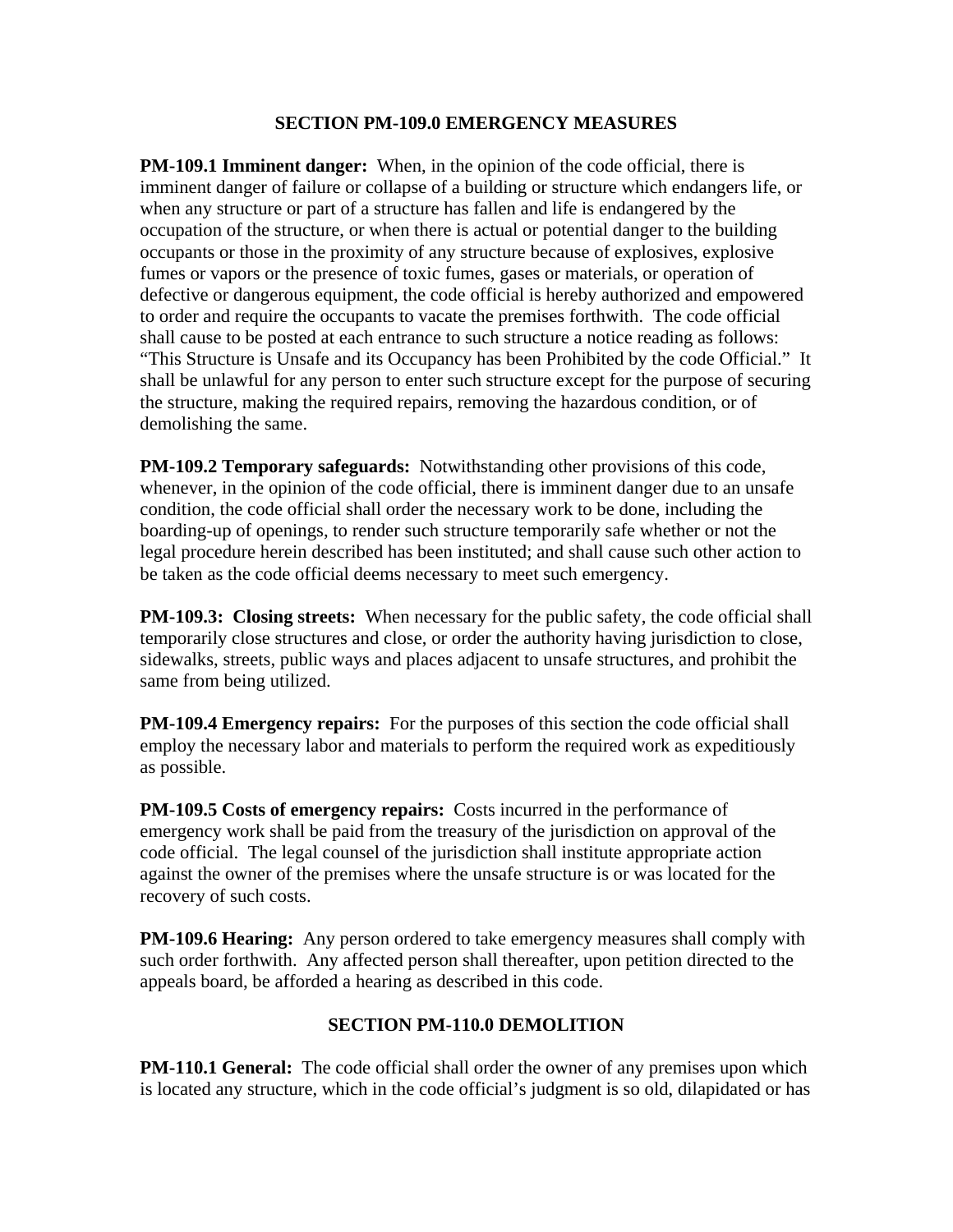become so out of repair as to be dangerous, unsafe, unsanitary or otherwise unfit for human habitation or occupancy, and such that it is unreasonable to repair the structure, to raze and remove such structure; or if such structure is capable of being made safe by repairs, to repair and make safe and sanitary or to raze and remove at the owner's option; or where there has been a cessation of normal construction of any structure for a period of more than two years, to raze and remove such structure.

**PM-110.2 Order:** All notices and orders shall comply with Section PM-107.0.

**PM-110.3 Failure to comply:** If the owner of a premises fails to comply with a demolition order within the time prescribed, the code official shall cause the structure to be razed and removed, either through an available public agency or by contract or arrangement with private persons and the cost of such razing and removal shall be charged against the real estate upon which the structure is located and shall be a lien upon such real estate.

**PM-110.4 Salvage materials:** When any structure has been ordered razed and removed, the governing body or other designated officer under said contract or arrangement aforesaid shall have the right to sell the salvage and valuable materials at the highest price obtainable. The net proceeds of such sale, after deducting the expenses of such razing and removal, shall be promptly remitted with a report of such sale or transaction, including the items of expense and the amounts deducted, for the person who is entitled thereto, subject to any order of a court. If such a surplus does not remain to be turned over, the report shall so state.

#### **PM-111.0 MEANS OF APPEAL**

**PM-111.1 Application for appeal:** Any person affected by a decision of the code official or a notice or order issued under this code shall have the right to appeal to the board of appeals. The petition requesting a hearing shall be in writing, and shall specify the name, address and telephone number of the petitioner, and a brief statement of the grounds for appeal, and shall be accompanied by an appeal fee of ten dollars (\$10.00). Such petition shall be filed within ten (10) days after the day the notice and order are served. Upon receipt of such a petition, the building official shall set a time for a hearing before the board and shall give the petitioner written notice thereof.

**PM-111.2 Membership of the board:** The board of appeals shall consist of five members of the Community appointed by the Mayor for the City of Gladstone with the advice of the City Commission. The City Commission will act as the board of appeals in the absence of a board of appeals.

**PM-111.2.3 Chairman:** The board shall annually select one of its members to serve as chairman.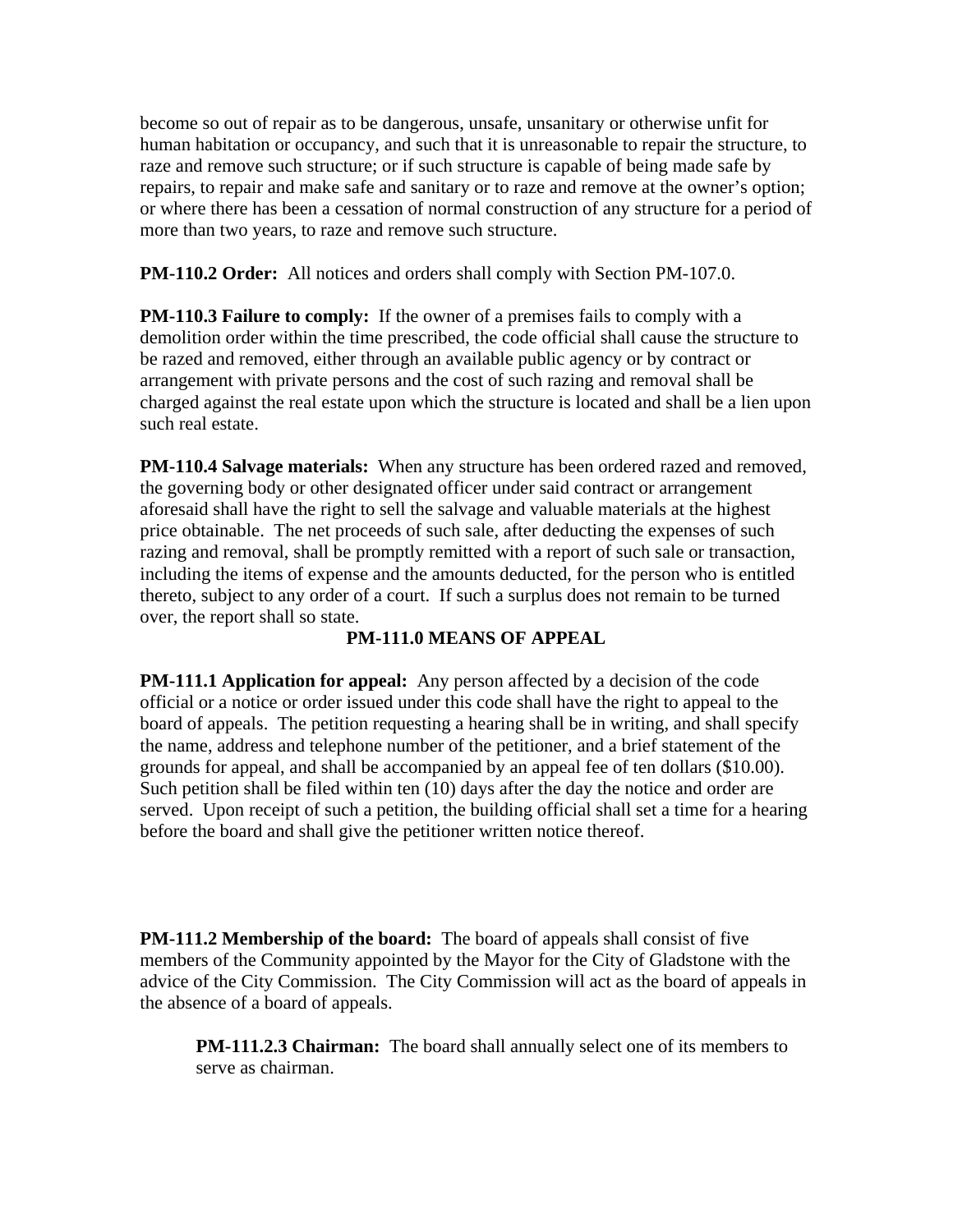**PM-111.2.4 Disqualification of member:** A member shall not hear an appeal in which that member has any personal, professional or financial interest.

**PM-111.2.5 Secretary:** The chief administrative officer shall designate a qualified clerk to serve as secretary to the board. The secretary shall file a detailed record of all proceedings in the office of the chief administrative officer.

**PM-111.2.6 Compensation of members:** Compensation of members shall be determined by law.

**PM-111.3 Notice of meeting:** The board shall meet upon notice from the chairman, or at stated periodic meeting.

**PM-111.4 Open hearing:** All hearings before the board shall be open to the public. The appellant, the appellant's representative, the code official, and any person whose interests are affected shall be given an opportunity to be heard.

**PM-111.6 Board decision:** The board shall sustain, modify, or reverse the decision of the code official by a concurring vote of a majority.

**PM-111.6.1 Resolution:** The decision of the board shall be by resolution. Certified copies shall be furnished to the appellant and to the code official.

**PM-111.6.2 Administration:** The code official shall take immediate action in accordance with the decision of the board.

**PM-111.7 Court review:** All applications for writs of certiorari to correct errors of law shall comply with Section PM-111.1

#### **CHAPTER 3**

#### **GENERAL REQUIREMENTS**

#### **SECTION PM-301.0 GENERAL**

**PM-301.1 Scope:** The provisions of this chapter shall govern the minimum conditions and the responsibilities of persons for maintenance of structures, equipment and exterior property.

**PM-301.2 Responsibility:** The owner of the premises shall maintain the structures and exterior property in compliance with these requirements, except as otherwise provided for in sections PM-306.0 and PM-307.0. A person shall not occupy as owner-occupant or permit another person to occupy premises, which do not comply with the requirements of this chapter.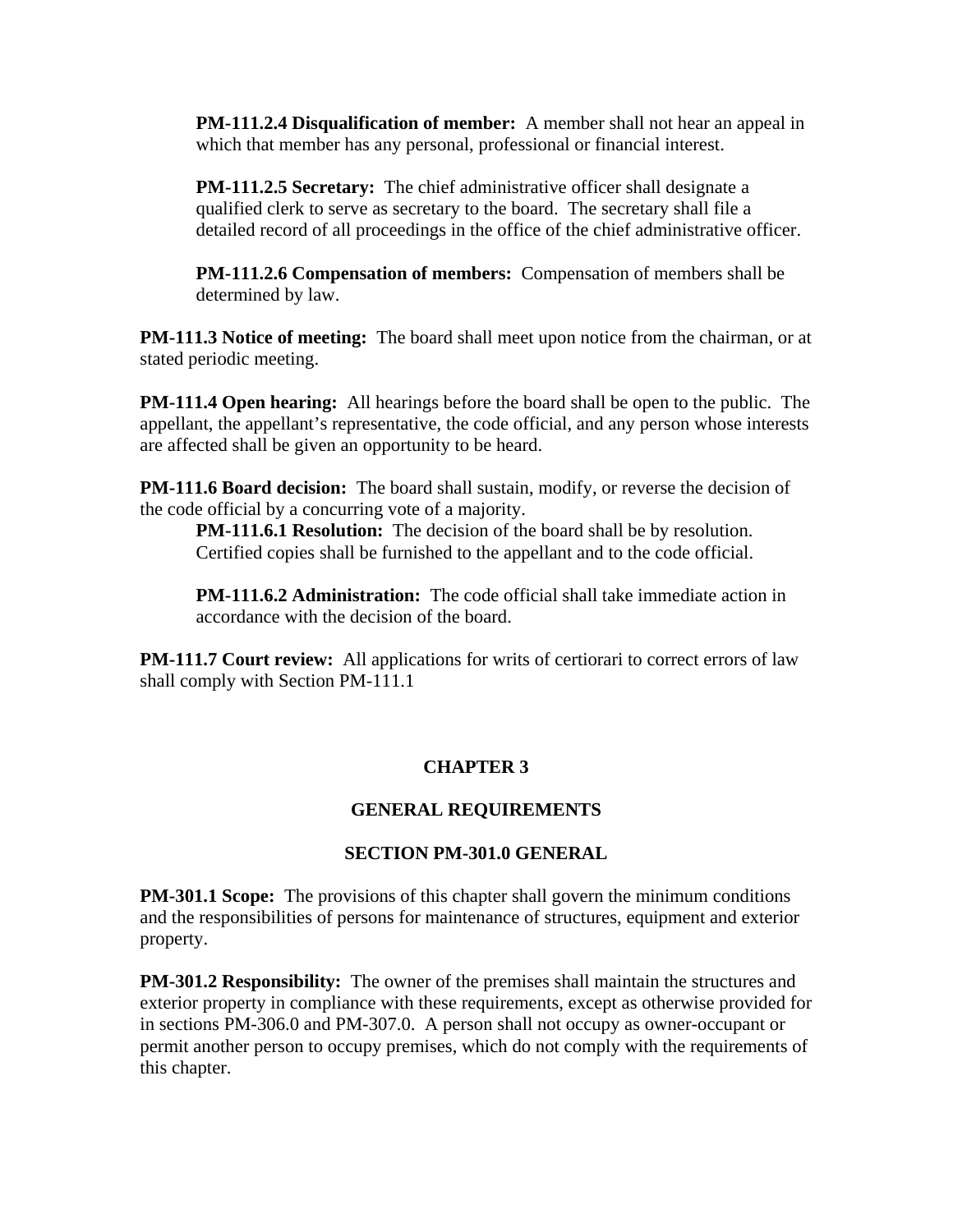**PM-301.2.1 Registration:** It shall be the responsibility of the owner or operator of rental property located within the city limits of Gladstone to register all rental property, owned or controlled, with the Property Maintenance Code Official. Failure to register constitutes a violation of this code. New owners are required to register within seven (7) days after obtaining legal possession of the property. When a property has been owner occupied and becomes vacant and intended to be used as rental property it must be registered within seven (7) days. Whenever there are changes in the information that was submitted on the registration, the Property Maintenance Code Official must be notified of the changes within seven (7) days, such as, but not limited to change of ownership, whether or not it will be owner occupied, or change of manager or operator. Registration forms are available through the office of the Property Maintenance Code Official.

Registration fee to be set by Gladstone City Commission.

**PM-301.3 Vacant structures and land:** All vacant structures and premises thereof or vacant land shall be maintained in a clean, safe, secure and sanitary condition as provided herein so as not to cause a blighting problem or adversely affect the public health or safety.

#### **SECTION PM-302.0 DEFINITIONS**

**PM-302.1 General:** The following words and terms shall, for the purposes of this chapter and as stated elsewhere in this code, have the meanings shown herein.

*Basement:* That portion of a building, which is partly or completely below grade.

*Exterior property:* The open space on the premises and on adjoining property under the control of owners or operators of such premises.

*Extermination:* The control and elimination of insects, rats or other pests by eliminating their harborage places; by removing or making inaccessible materials that serve as their food; by poison spraying, fumigating, trapping or by any other approved pest elimination methods.

*Garbage:* The animal and vegetable waste resulting from the handling, preparation, cooking and consumption of food.

*Infestation:* The presence, within or contiguous to, a structure or premises of insects, rats, vermin or other pests.

*Let for occupancy or let:* To permit, provide or offer possession or occupancy of a dwelling, dwelling unit, rooming unit, building, premise or structure by a person who is or is not the legal owner of record thereof, pursuant to a written or unwritten lease, agreement or license, or pursuant to a recorded or unrecorded agreement of contract for the sale of land.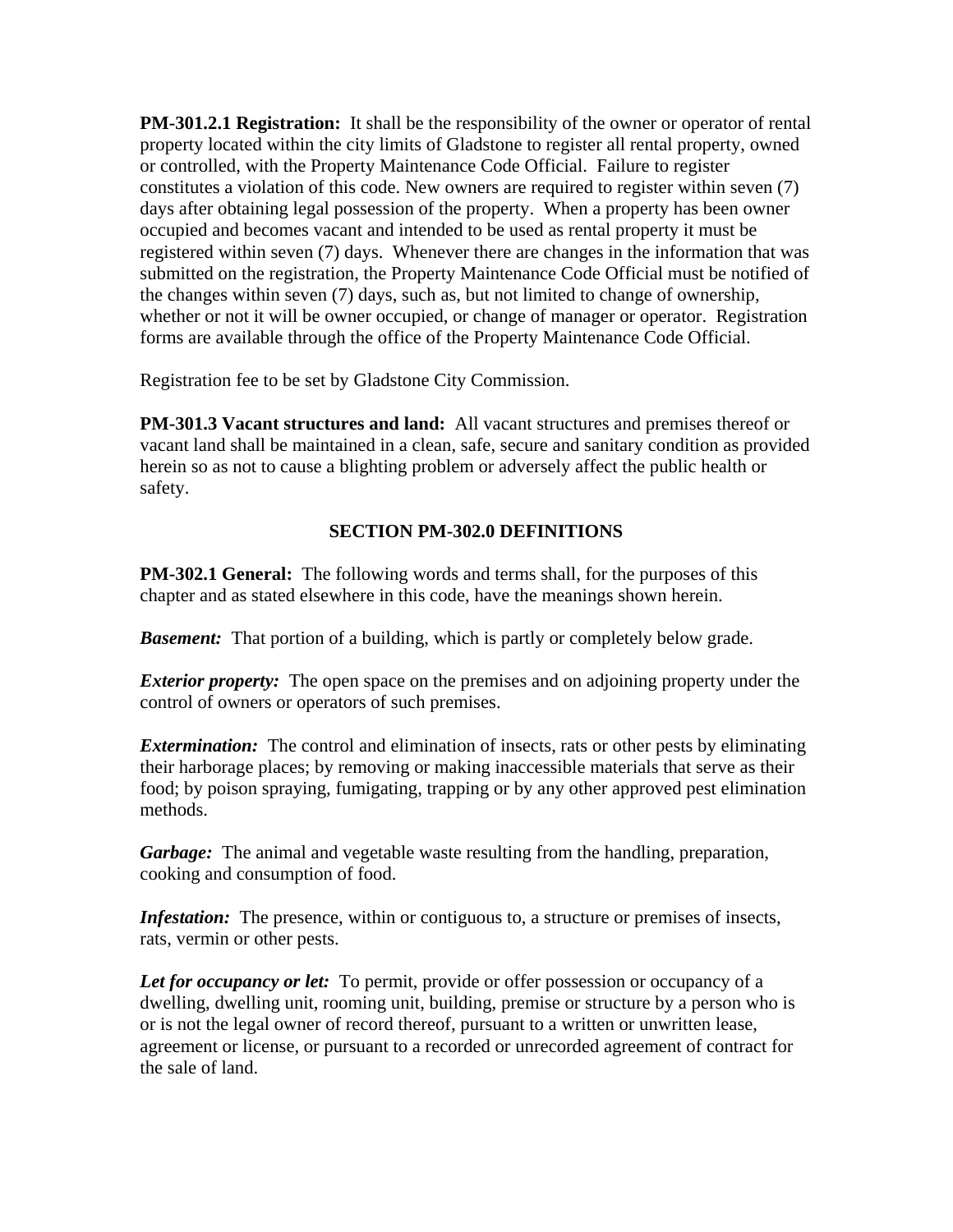*Occupant:* Any person living or sleeping in a building; or having possession of a space within a building.

*Operator:* Any person who has charge, care or control of a structure or premises which is let or offered for occupancy.

*Owner:* Any person, agent, operator, firm or corporation having a legal or equitable interest in the property; or recorded in the official records of the state, county or municipality as holding title to the property; or otherwise having control of the property, including the guardian of the estate of any such person and the executor or administrator of the estate of such person if ordered to take possession of real property by a court.

*Person:* An individual, corporation, partnership or any other group acting as a unit.

*Premises:* A lot, plot or parcel of land including any structures thereon.

*Public nuisance:* Includes any of the following:

- 1. The physical condition or occupancy of any premises regarded as a public nuisance at common law;
- 2. Any physical condition or occupancy of any premises or its appurtenances considered an attractive nuisance to children, including, but not limited to, abandoned wells, shafts, basements, excavations and unsafe fences or structures;
- 3. Any premises that has unsanitary sewerage or plumbing facilities;
- 4. Any premises designated as unsafe for human habitation;
- 5. Any premises that is manifestly capable of being a fire hazard, or is manifestly unsafe or unsecured so as to endanger life, limb or property;
- 6. Any premises from which the plumbing, heating or facilities required by this code have been removed, or from which utilities have been disconnected, destroyed, removed or rendered ineffective, or the required precautions against trespassers have not been provided;
- 7. Any premises that is unsanitary, or that is littered with rubbish or garbage, or that has an uncontrolled growth of weeds; or
- 8. Any structure that is in a state of dilapidation, deterioration or decay; faulty construction; overcrowded; open, vacant or abandoned; damaged by fire to the extent so as not to provide shelter; in danger of collapse or failure; and dangerous to anyone on or near the premises.

*Rubbish:* Combustible and noncombustible waste materials, except garbage; the term shall include the residue from the burning of wood, coal, coke and other combustible materials, paper, rags, cartons, boxes, wood, excelsior, rubber, leather, tree branches, yard trimmings, tin cans, metals, mineral matter, glass, crockery and dust and other similar materials.

**Tenant:** A person, corporation, partnership or group, whether or not the legal owner of record, occupying a building or portion thereof as a unit.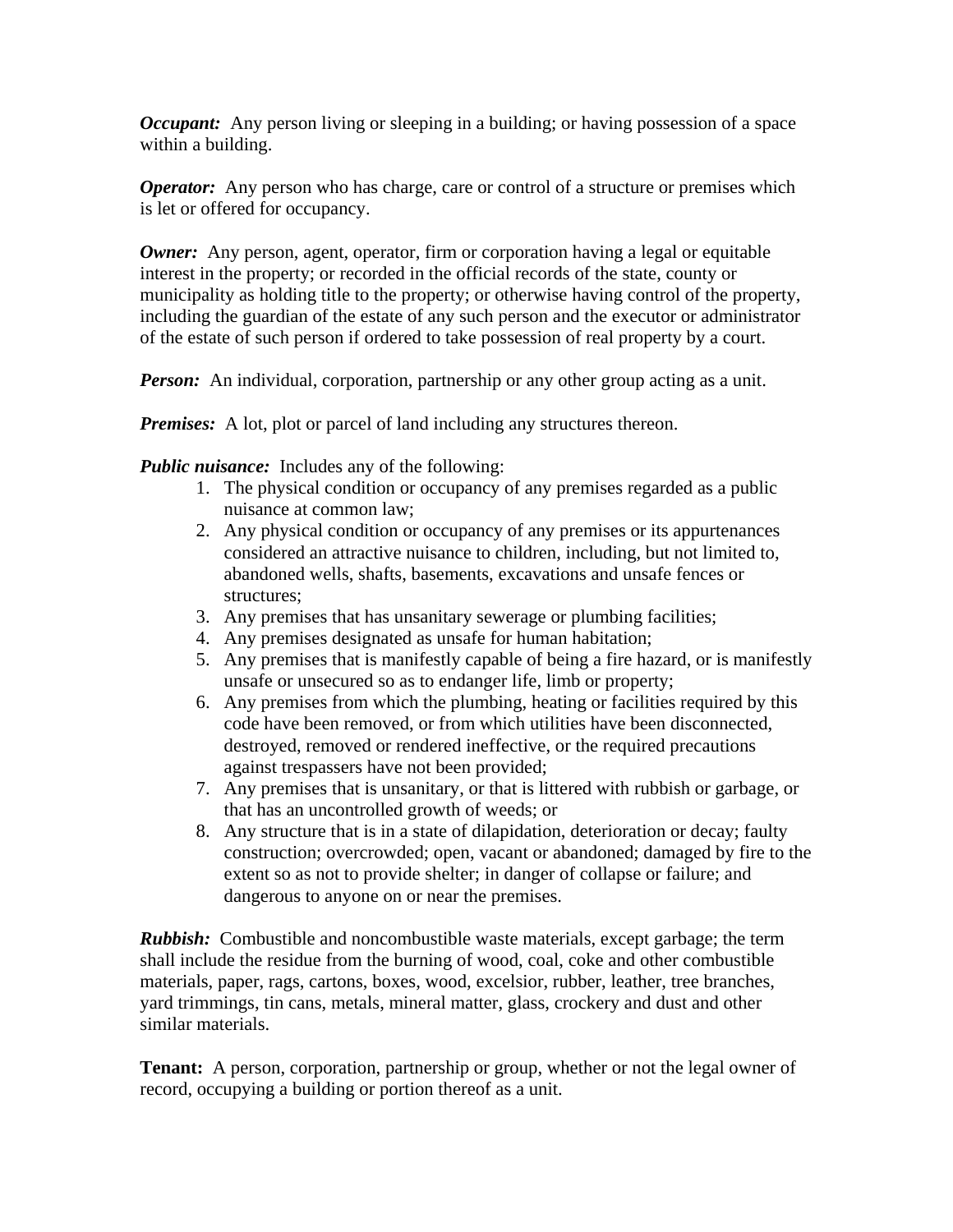*Yard:* An open space on the same lot with a structure.

#### **SECTION PM 303.0 EXTERIOR PROPERTY AREAS**

**PM-303.1 Sanitation:** All exterior property and premises shall be maintained in a clean, safe and sanitary condition. The occupant shall keep that part of the exterior property, which such occupant occupies or controls in a clean and sanitary condition.

**PM-303.2 Grading and drainage:** All premises shall be graded and maintained to prevent the erosion of soil and to prevent the accumulation of stagnant water thereon, or within any structure located thereon.

**Exception:** Water retention areas and reservoirs approved by the code official.

**PM-303.3 Sidewalks and driveways:** All sidewalks, walkways, stairs, driveways, parking spaces and similar areas shall be kept in a proper state of repair, and maintained free from hazardous conditions. Stairs shall comply with the requirements of sections PM-304.10 and PM-702.9

**PM-303.4Weeds:** All premises and exterior property shall be maintained free from weeds or plant growth in excess of 6 inches. All noxious weeds shall be prohibited. Weeds shall be defined as all grasses, annual plants and vegetation, other than trees or shrubs provided; however, this term shall not include cultivated flowers and gardens.

**PM-303.4.1Yards:** Yards will be covered with grass or ground cover, with no bare spots, including dog run areas. Grass or ground cover must be planted or installed no more than 30 days after final inspection for new construction. In the event that the final inspection occurs during winter months, it shall be done at the earliest possible date in the spring. The grass will be neatly cut and trimmed at all times. All vines, bushes and shrubs will be trimmed so as not to extend over the sidewalk or alley areas. All trash and debris will be removed and properly disposed of. There will be no indoor furniture stored or used in the yard. All dog feces will be removed daily. Fallen tree limbs and dead trees will be removed. It is a violation of this code to keep any refuse or waste on any property. "Refuse and Waste" means any rubbish, refuse, trash or debris of any kind including without limitation: rubble, asphalt, concrete, plaster, tile, rocks, bricks, soil, building materials, crates, cartons, containers, boxes, machinery or parts thereof, scrap metal or other pieces of metal, trimmings from plants or trees, cans bottles or barrels.

**Exception:** A dog run area totally enclosed with fencing material and designed and used specifically for that purpose, such as a kennel.

**PM-303.5 Birds, rodents and skunk harborage:** All structures shall be kept free from bird, rodent, and skunk infestation. Where birds, rodents, and skunks are found, they shall be promptly exterminated by approved processes, which will not be injurious to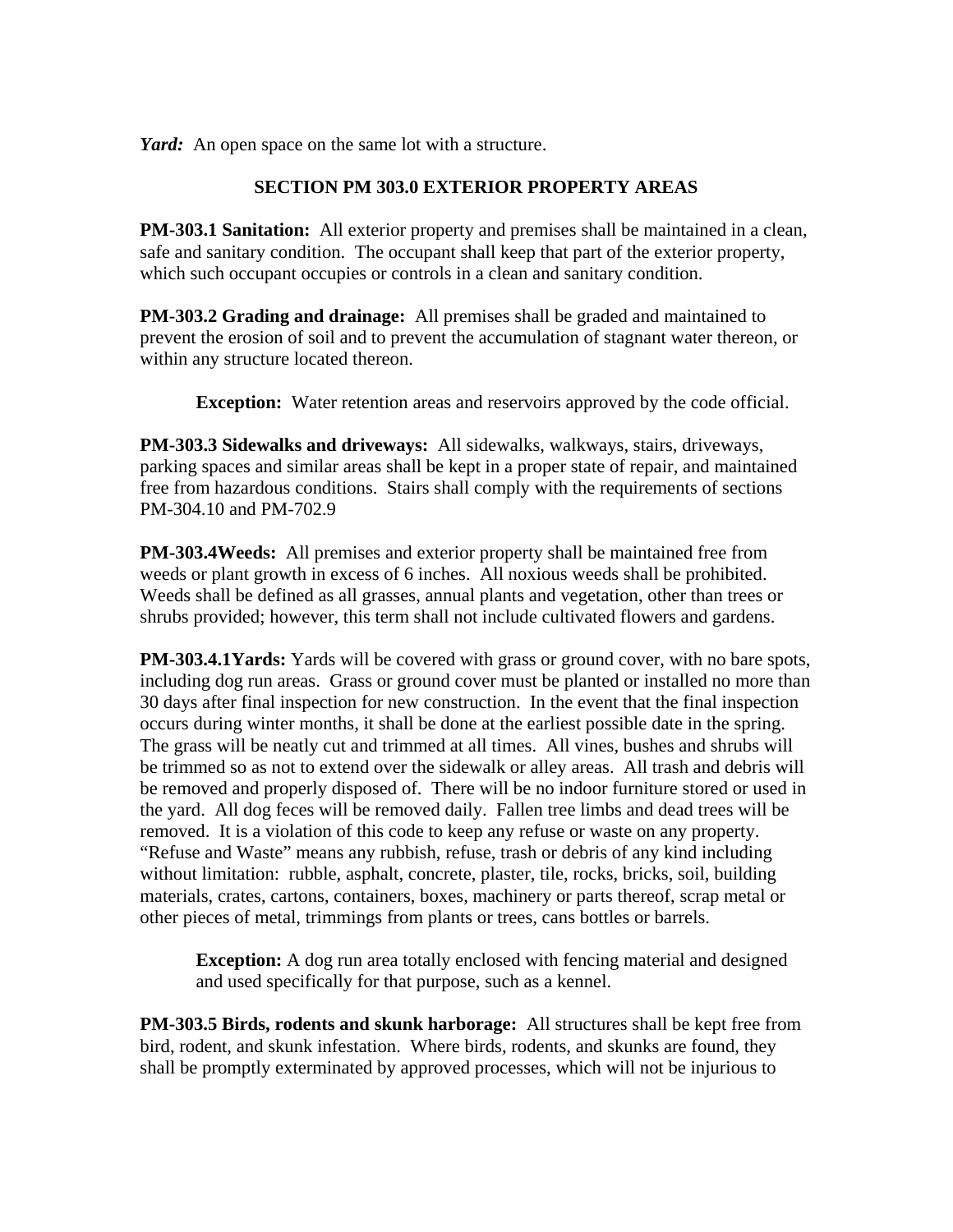human health. After extermination, proper precautions shall be taken to prevent reinfestation.

**PM-303.6 Exhaust vents:** Pipes, ducts, conductors, fans or blowers shall not discharge gases, steam, vapor, hot air, grease, smoke, odors or other gaseous or particulate wastes directly upon abutting or adjacent public or private property or that of another tenant.

**PM-303.7 Accessory structures:** All accessory structures, including detached garages, fences and walls shall be maintained structurally sound and in good repair. All exposed surfaces of metal or wood shall be protected from the elements and against decay or rust by periodic application of weather coating materials, such as paint or similar surface treatment.

**PM-303.8 Motor vehicles:** Except as provided for in other regulations, no unregistered or inoperable motor vehicle shall be parked, kept or stored on any premises, and no vehicle shall at any time be in a state of major disassembly, disrepair, or in the process of being stripped or dismantled.

**Exception:** A vehicle of any type is permitted to undergo major overhaul, including body work, provided that such work is performed inside a structure or similarly enclosed area designed and approved for such purposes.

#### **SECTION PM-304.0 EXTERIOR STRUCTURE**

**PM-304.1 General:** The exterior of a structure shall be maintained in good repair, structurally sound and sanitary so as not to pose a threat to the public health, safety or welfare.

**PM-304.2 Exterior painting:** All wood and metal surfaces, including but not limited to, window frames, doors, door frames, cornices, porches and trim shall be maintained in good condition. Peeling, flaking and chipped paint shall be eliminated and surfaces repainted.

**PM-304.3 Street numbers:** Each structure to which a street number has been assigned shall have such number displayed in a position easily observed and readable from the public right-of-way. All numbers shall be in Arabic numerals at least 3 inches (76 mm) high and  $\frac{1}{2}$  inch (13mm) stroke.

**PM-304.4 Structural members:** All structural members shall be maintained free from deterioration, and shall be capable of safely supporting the imposed dead and live loads.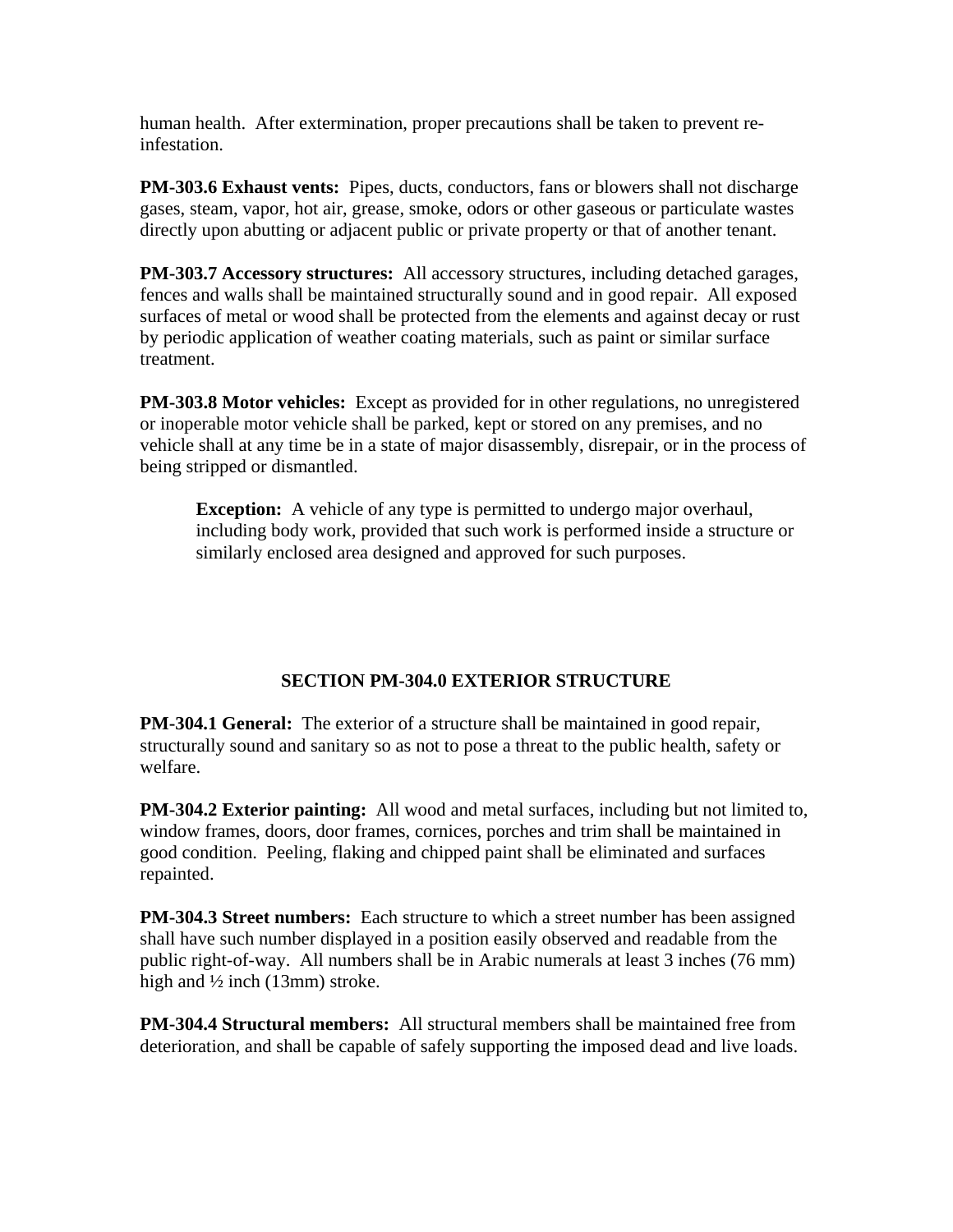**PM-304.5 Foundation walls:** All foundation walls shall be maintained plumb and free from open cracks and breaks and shall be kept in such condition so as to prevent the entry of rats.

**PM-304.6 Exterior walls:** All exterior walls shall be free from holes, breaks, and loose, or rotting materials; and maintained weatherproof and properly surface coated where required to prevent deterioration.

**PM-304.7 Roofs and drainage:** The roof and flashing shall be sound, tight and not have defects that admit rain. Roof drainage shall be adequate to prevent dampness or deterioration in the walls or interior portion of the structure. Roof drains; gutters and downspouts shall be maintained in good repair and free from obstructions. Roof water shall not be discharged in a manner that creates a public nuisance.

#### **AN ORDINANCE TO AMEND THE CITY OF GLADSTONE PROPERTY MAINTENANCE CODE #527, BY AMENDING 303.0, EXTERIOR PROPERTY AREAS.**

#### **PM-302.1**

*Fence:* a barrier intended to prevent escape or intrusion or to mark a boundary.

*Hedge:* a fence or boundary formed by a dense row of shrubs or low trees.

**PM-303.7.1 Fences and Hedges:** No person, firm, or corporation shall construct or cause to be constructed any fence or hedge upon any property within the city without first having obtained a permit therefore in the manner hereinafter provided. Any person desiring to build or to cause to be built a fence, or grow a hedge or cause to be grown a hedge upon property owned in the city shall first apply to the Building Inspector or the Code official for a permit. Such application shall contain any and all information required by the inspector necessary for the determination of whether the erection of such fence or growing of such hedge will violate any ordinance of this city or law of this state. Fences and hedges erected in the front yard area shall not exceed four (4) feet in height. The front yard area shall consist of the open area on the street side of a building including the area from the street to the building then to a line from the building to the lot line on either side. Corner lots shall be considered from the street on both sides of the property. Fences and hedges erected on side and rear yards shall not exceed six (6) feet in height. Side and rear yards shall include all of the remainder of a property not described as front yard area.

Materials used for the construction of fences shall be approved by the Building Inspector and shall consist of wood, such as cedar, redwood or pressure treated wood, metal, and plastic or other approved fencing material. Pre-constructed components such as pallets, etc. shall not be used as fencing material. Barbed wire and all of the other restricted fencing material mentioned in Section 92.46 in the Code of Ordinances for the City of Gladstone shall not be used in the City of Gladstone.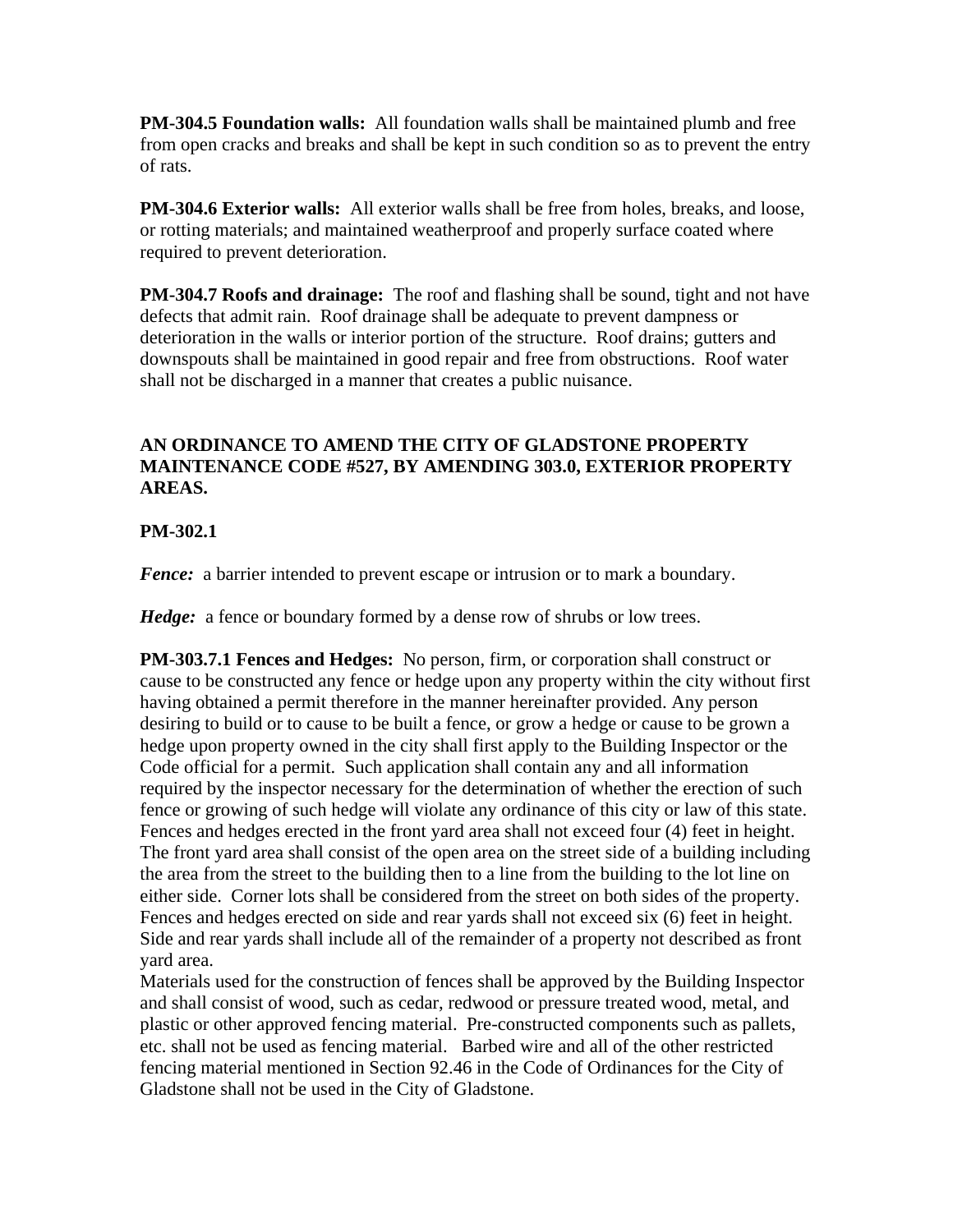**PM-304.8 Decorative features:** All cornices, belt courses, corbels, terra cotta trim, wall facings and similar decorative features shall be maintained in good repair with proper anchorage and in a safe condition.

**PM-304.9 Overhang extensions:** All canopies, marquees, signs, metal awnings, fire escapes, standpipes, exhaust ducts and similar overhang extensions shall be maintained in good repair and be properly anchored so as to be kept in a sound condition. When required, all exposed surfaces of metal or wood shall be protected from the elements and against decay or rust by periodic application of weather coating materials, such as paint or similar surface treatment.

**PM-304.10 Stair and walking surfaces:** Every stair, ramp, balcony, porch, deck or other walking surface shall comply with the provisions of Section PM-702.9.

**PM-304.11 Stairways, decks, porches and balconies:** Every exterior stairway, deck, porch and balcony, and all appurtenances attached thereto, shall be maintained structurally sound, in good repair, with proper anchorage and capable of supporting the imposed loads.

**PM-304.12 Chimneys and towers:** All chimneys, cooling towers, smoke stacks, and similar appurtenances shall be maintained structurally safe and sound, and in good repair. All exposed surfaces of metal or wood shall be protected from the elements and against decay or rust by periodic application of weather coating materials, such as paint or similar surface treatment. All firewood shall be neatly stacked so that it does not create a safety hazard. Such stacked wood shall not exceed six feet in height. For purposes of this section, stacked wood shall be considered an accessory structure for open space and ground cover purposes.

**PM-304.13 Handrails and guards:** Every handrail and guard shall be firmly fastened and capable of supporting normally imposed loads and shall be maintained in good condition.

**PM-304.14 Window and doorframes:** Every window, door and frame shall be kept in sound condition; good repair and weather tight.

**PM-304.14.1 Glazing:** All glazing materials shall be maintained free from cracks and holes.

**PM-304.14.2 Operable windows:** Every window, other than a fixed window, shall be easily operable and capable of being held in position by window hardware.

**PM-304.15 Insect screens:** During the period from June 1 to November 1, every door, window and other outside opening utilized or required for ventilation purposes serving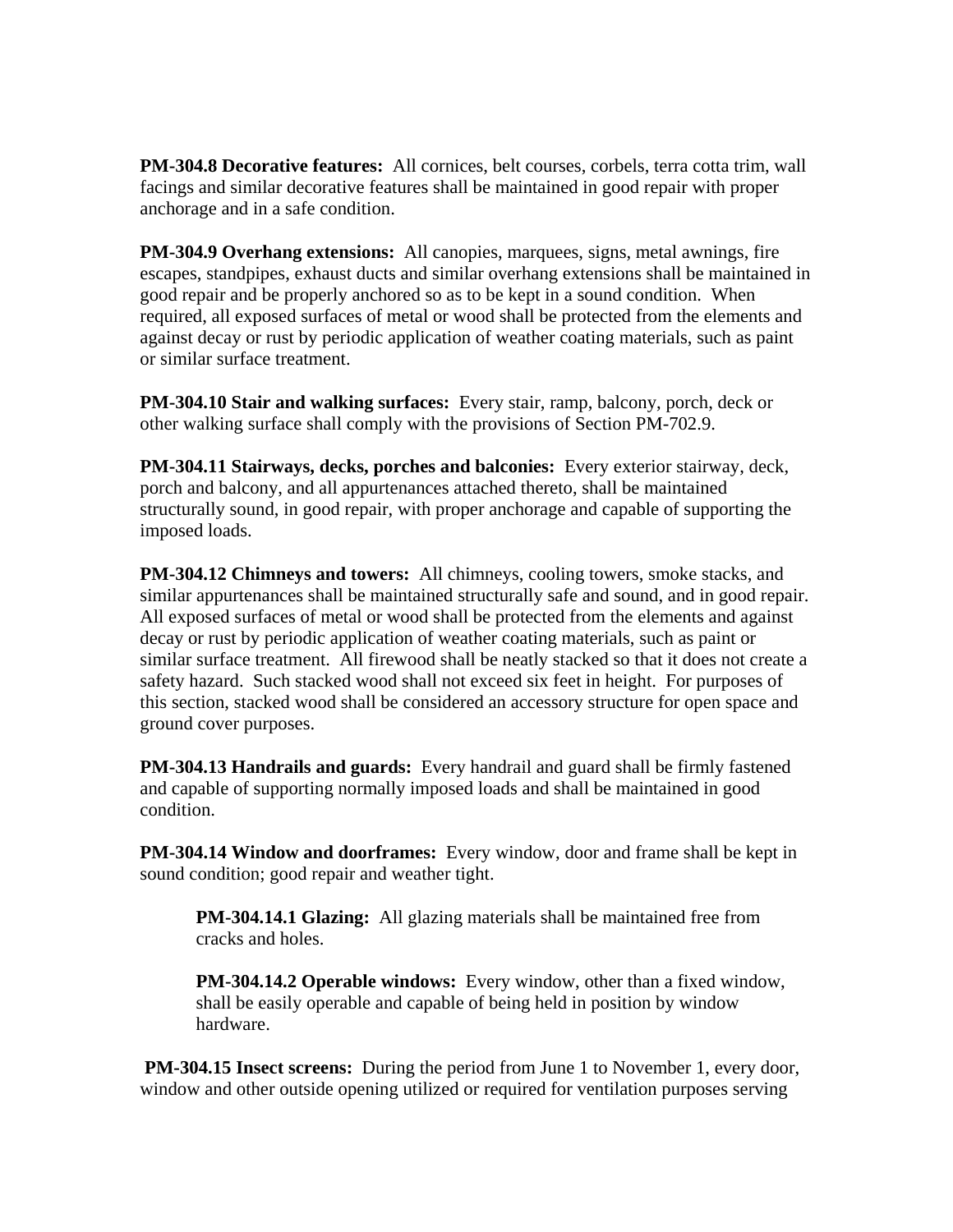any structure containing habitable rooms, food preparation areas, food service areas, or any areas where products to be included or utilized in food for human consumption are processed, manufactured, packaged or stored, shall be supplied with approved tightly fitting screens of not less than 16 mesh per inch and every swinging door shall have a self-closing device in good working condition.

**Exception:** Screen doors shall not be required where other approved means, such as air curtains or insect repellent fans are employed.

**PM-304.16 Doors:** All exterior doors and hardware shall be maintained in good condition. Locks at all entrances to dwelling units, rooming units and guestrooms shall tightly secure the door.

**PM-304.17 Basement hatchways:** Every basement hatchway shall be maintained to prevent the entrance of rats, rain and surface drainage water.

**PM-304.18 Guards for basement windows:** Every basement window that is open able shall be supplied with rat-proof shields, storm windows or other approved protection against the entry of rats.

#### **SECTION PM-305.0 INTERIOR STRUCTURE**

**PM-305.1 General:** The interior of a structure and equipment therein shall be maintained in good repair, structurally sound and in a sanitary condition. Every occupant shall keep that part of the structure which such occupant occupies or controls in a clean and sanitary condition. Every owner of a structure containing a rooming house, a hotel, a dormitory, two or more dwelling units or two or more nonresidential occupancies, shall maintain, in a clean and sanitary condition, the shared or public areas of the structure and exterior property.

**PM-305.2 Structural members:** All structural members shall be maintained structurally sound, and be capable of supporting the imposed loads.

**PM-305.3 Interior surfaces:** All interior surfaces, including windows and doors, shall be maintained in good, clean and sanitary condition. Peeling paint, cracked or loose plaster, decayed wood, and other defective surface conditions shall be corrected.

**PM-305.4 Lead-based paint:** Interior and exterior painted surfaces of dwellings and child and day care facilities, including fences and outbuildings, which contain lead levels equal to or greater than 1.0 milligram per square centimeter or in excess of 0.50 percent lead by weight shall be maintained in a condition free from peeling, chipping and flaking paint or removed or covered in an approved manner. Any surface to be covered shall first be identified by approved warnings as to the lead content of such surface.

**PM-305.5 Stairs and railings:** All interior stairs and railings shall be maintained in sound condition and good repair.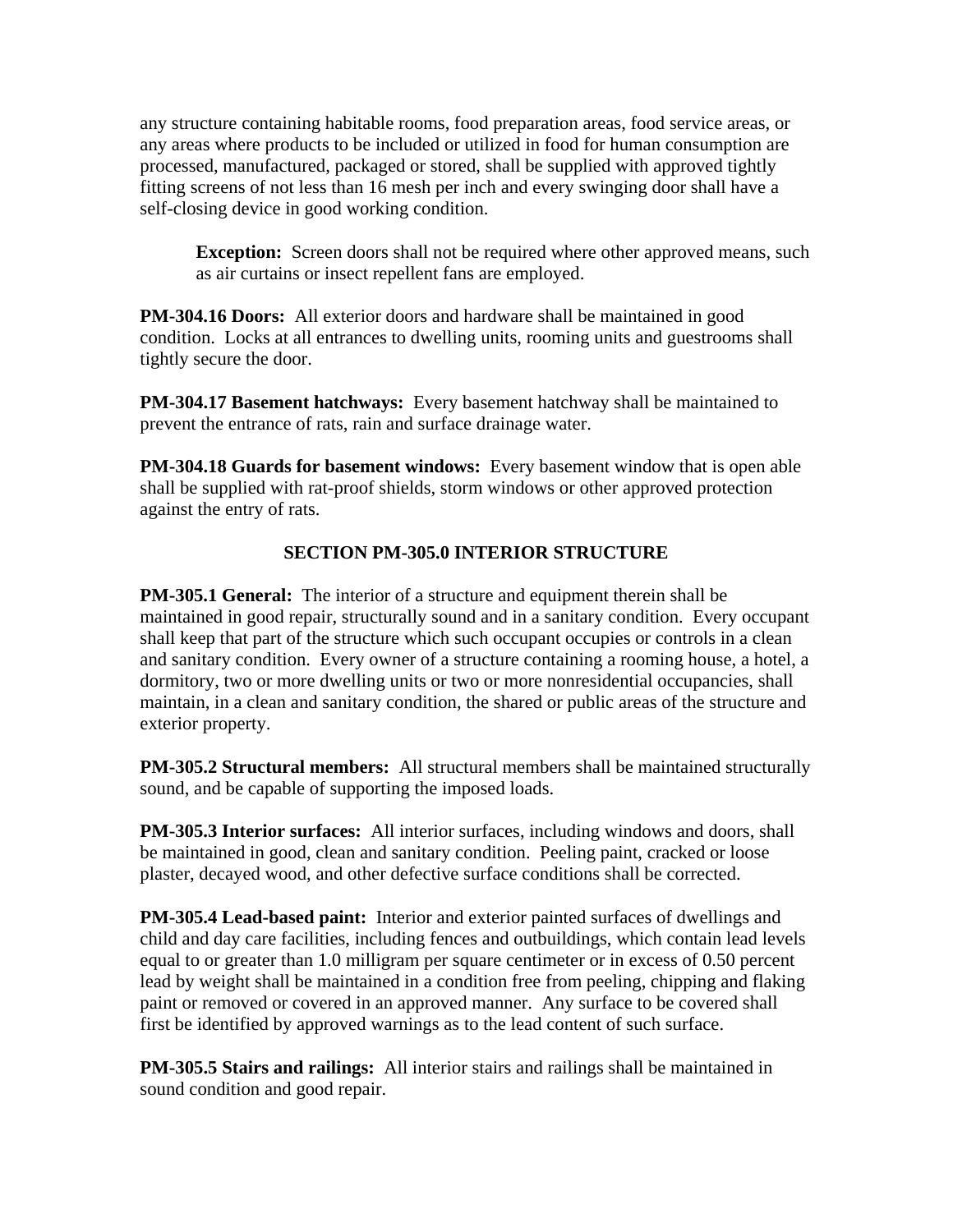**PM-305.6 Stairs and walking surfaces:** Every stair, ramp, balcony, porch, deck or other walking surface shall comply with the provisions of Section PM-702.9.

**PM-305.7 Handrails and guards:** Every handrail and guard shall be firmly fastened and capable of supporting normally imposed loads and shall be maintained in good condition.

**R312.1.2 Landings at doors.** There shall be a floor or landing on each side of each exterior door.

**Exception:** At the exterior side of sliding doors.

The floor or landing at a door shall not be more than 1.5 inches (38 mm) lower than the top of the threshold.

**Exception:** The landing at an exterior doorway shall not be more than 8 inches (197 mm) below the top of the threshold, provided that the door, other than an exterior storm or screen door, does not swing over the landing.

**R312.2 Size.** The width of each landing shall not be less than the stairway or door served. Every landing shall have a minimum dimension of 36 inches (914 mm) measured in the direction of travel.

**R315.1 Handrails.** Handrails that have minimum and maximum heights of 34 inches and 38 inches, respectively, measured vertically from the nosing of the treads, shall be provided on at least one side of stairways. All required handrails shall be continuous the full length of the stairs with three or more risers from a point directly above the top riser of a flight to a point directly above the lowest riser of the flight. Ends shall be returned or shall terminate in newel posts or safety terminals. Handrails adjacent to a wall shall have a space of not less than 1.5 inches between the wall and the handrail.

Exceptions:

- 1. Handrails shall be permitted to be interrupted by a newel post at a turn.
- 2. The use of a volute, turnout, or starting easing shall be allowed over the lowest tread.

**R316.2 Guards required.** Porches, balconies or raised floor surfaces located more than 30 inches above the floor or grade below shall have guards not less than 36 inches in height. Open sides of stairs with a total rise of more than 30 inches above the floor or grade below shall have guards not less than 34 inches in height measured vertically from the nosing of the treads.

**R316.2 Guard opening limitations.** Required guards on open sides of stairways, raised floor areas, balconies and porches shall have intermediate rails or ornamental closures that do not allow passage of a sphere 4 inches (102 mm) in diameter. Required guards shall not be constructed with horizontal rails or other ornamental pattern that results in a ladder effect.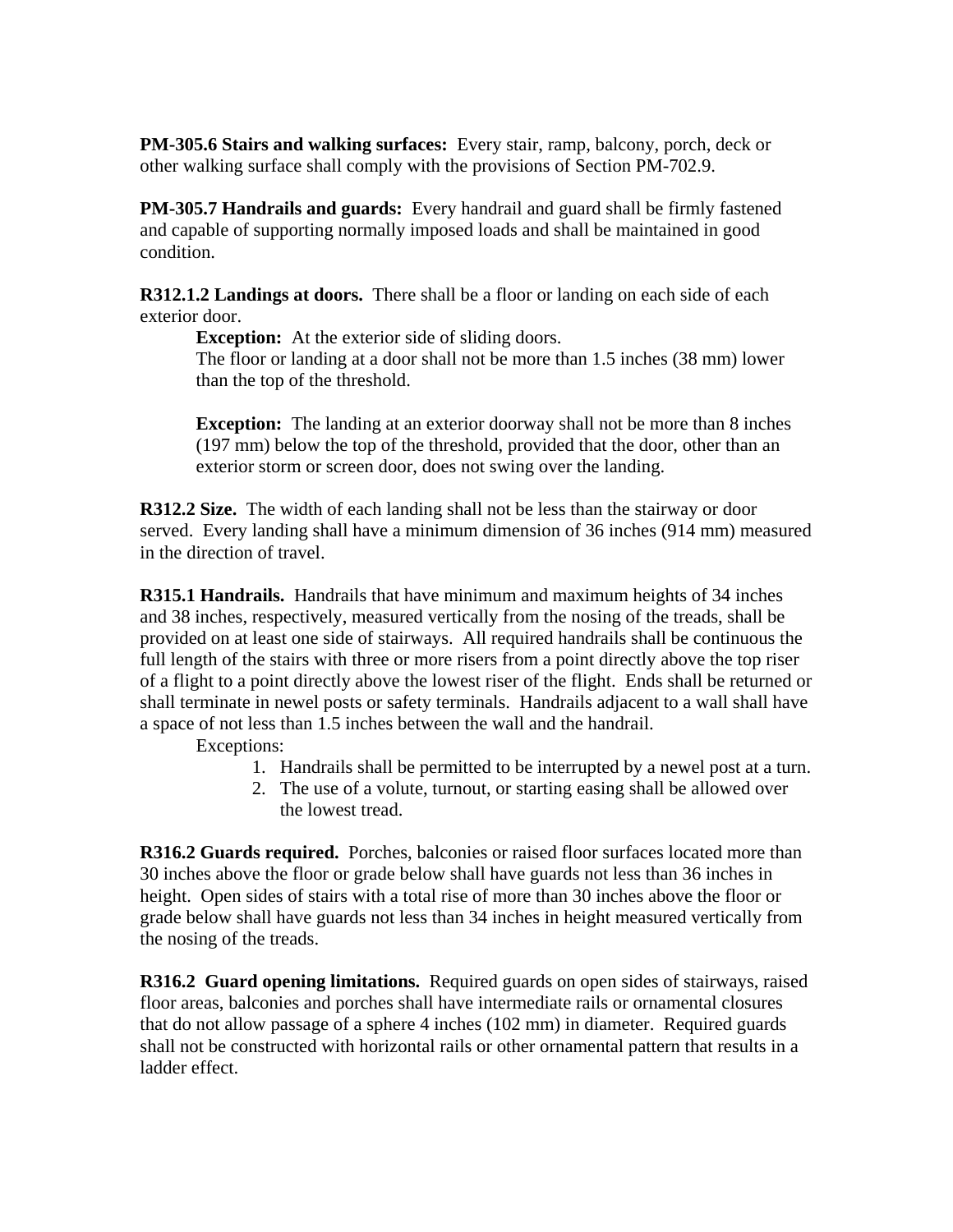**Exception:** The triangular openings formed by the riser, tread and bottom rail of a guard at the open side of a stairway are permitted to be of such a size that a sphere 6 inches (152 mm) cannot pass through.

#### **SECTION PM-306.0 RUBBISH AND GARBAGE**

**PM-306.1 Accumulation of rubbish or garbage:** All exterior property and premises, and the interior of every structure shall be free from any accumulation of rubbish or garbage.

**PM-306.2 Disposal of rubbish:** Every occupant of a structure shall dispose of all rubbish in a clean and sanitary manner by placing such rubbish in approved containers.

**PM-306.2.1 Rubbish storage facilities:** The owner of every occupied premise shall supply approved covered containers for rubbish, and the owner of the premises shall be responsible for the removal of rubbish.

**PM-306.3 Disposal of garbage:** Every occupant of a structure shall dispose of garbage in a clean and sanitary manner by placing such garbage in an approved garbage disposal facility or approved garbage containers.

**PM-306.3.1 Garbage facilities:** The owner of every dwelling shall supply one of the following: an approved mechanical food waste grinder in each dwelling unit; or an approved leak-proof, covered, outside garbage container.

**PM-306.3.2 Containers:** The operator of every establishment producing garbage shall provide, and at all times cause to be utilized, approved leak-proof containers provided with close-fitting covers for the storage of such materials until removed from the premises for disposal.

#### **SECTON PM-307.0 EXTERMINATION**

**PM-307.1 Infestation:** All structures shall be kept free from insect, bird, rodent and skunk infestation. All structures in which insects, birds, rodents and skunks are found shall be promptly exterminated by approved processes that will not be injurious to human health. After extermination, proper precautions shall be taken to prevent re-infestation.

**PM-307.2 Owner:** The owner of any structure shall be responsible for extermination within the structure prior to renting or leasing the structure.

**PM-307.3 Single occupant:** The occupant of a one-family dwelling or of a single-tenant nonresidential structure shall be responsible for extermination on the premises.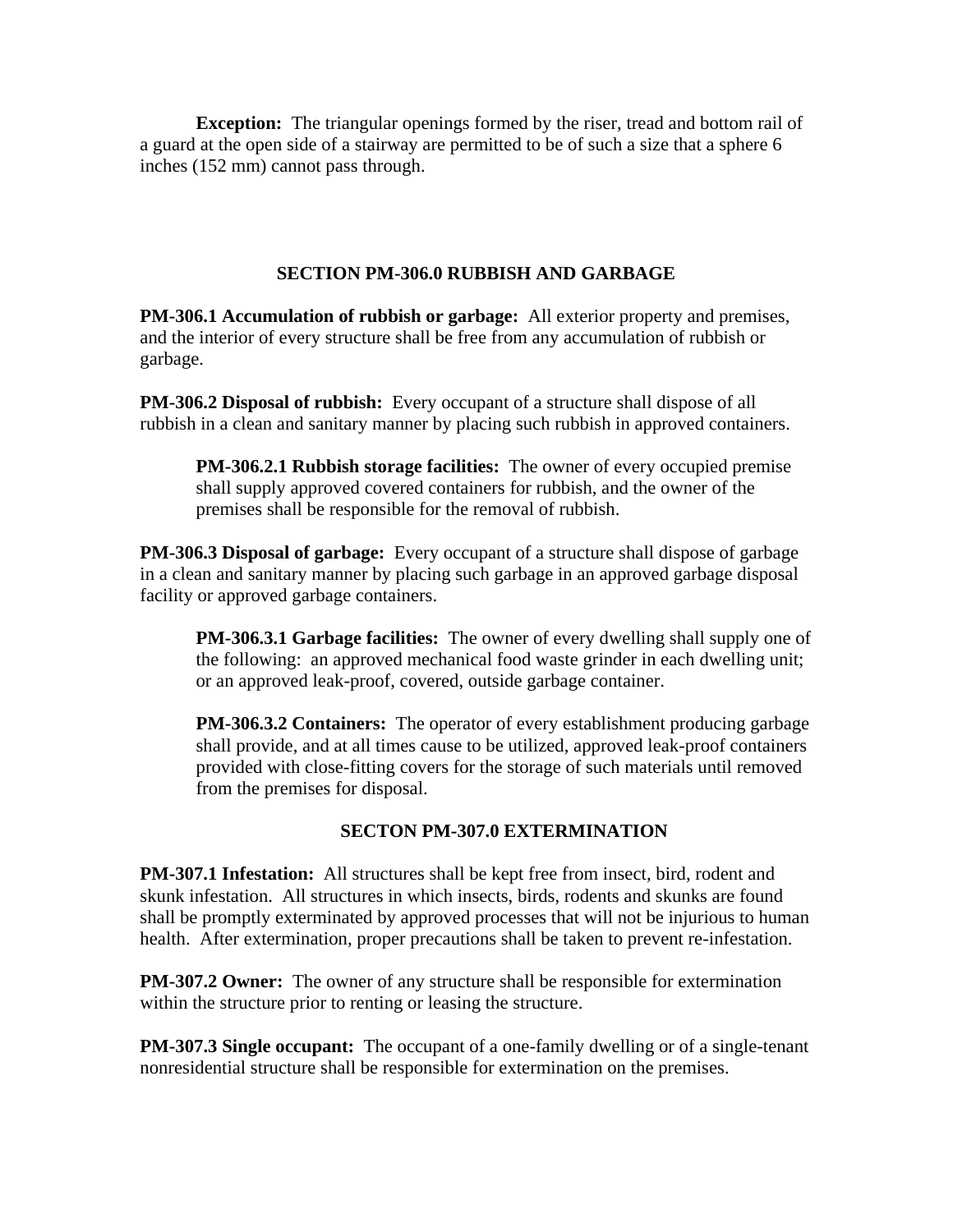**PM-307.4 Multiple occupancy:** The owner of a structure containing two or more dwelling units, a multiple occupancy, a rooming house or a nonresidential structure shall be responsible for extermination in the public or shared areas of the structure and exterior property. If infestation is caused by failure of an occupant to prevent such infestation in the area occupied, the occupants shall be responsible for extermination.

**PM-307.5 Occupant:** The occupant of any structure shall be responsible for the continued rat free condition of the structure, and if the occupant fails to maintain the rat free condition, the cost of extermination shall be the responsibility of the occupant.

**Exception:** Where rat infestations are caused by defects in the structure, the owner shall be responsible for extermination.

## **SECTION PM-401.0 GENERAL**

**PM-401.1 Scope:** The provisions of this chapter shall govern the minimum conditions and standards for light, ventilation and space for occupying a structure.

**PM-401.2 Responsibility:** The owner of the structure shall provide and maintain light, ventilation and space conditions in compliance with these requirements. A person shall not occupy as owner-occupant, or permit another person to occupy any premises that do not comply with the requirements of this chapter.

**PM-401.3 Alternative devices:** In lieu of the means for natural light and ventilation herein prescribed, artificial light or mechanical ventilation complying with the building code listed in Chapter 8 shall be permitted.

#### **SECTION PM-402.0 DEFINITIONS**

**PM-402.1 General:** The following words and terms shall, for the purposes of this chapter and as stated elsewhere in this code, have the meanings shown herein.

*Habitable space:* Space in a structure for living, sleeping, eating or cooking. Bathrooms, toilet rooms, closets, halls storage or utility spaces, and similar areas are not considered habitable spaces.

*Open able area:* That part of a window or door which is available for unobstructed ventilation and which opens directly to the outdoors.

*Ventilation:* The natural or mechanical process of supplying conditioned or unconditioned air to, or removing such air from, any space.

#### **SECTION PM-403.0 LIGHT**

**PM-403.1 Habitable spaces:** Every habitable space shall have at least one window of approved size facing directly to the outdoors or to a court. The minimum total window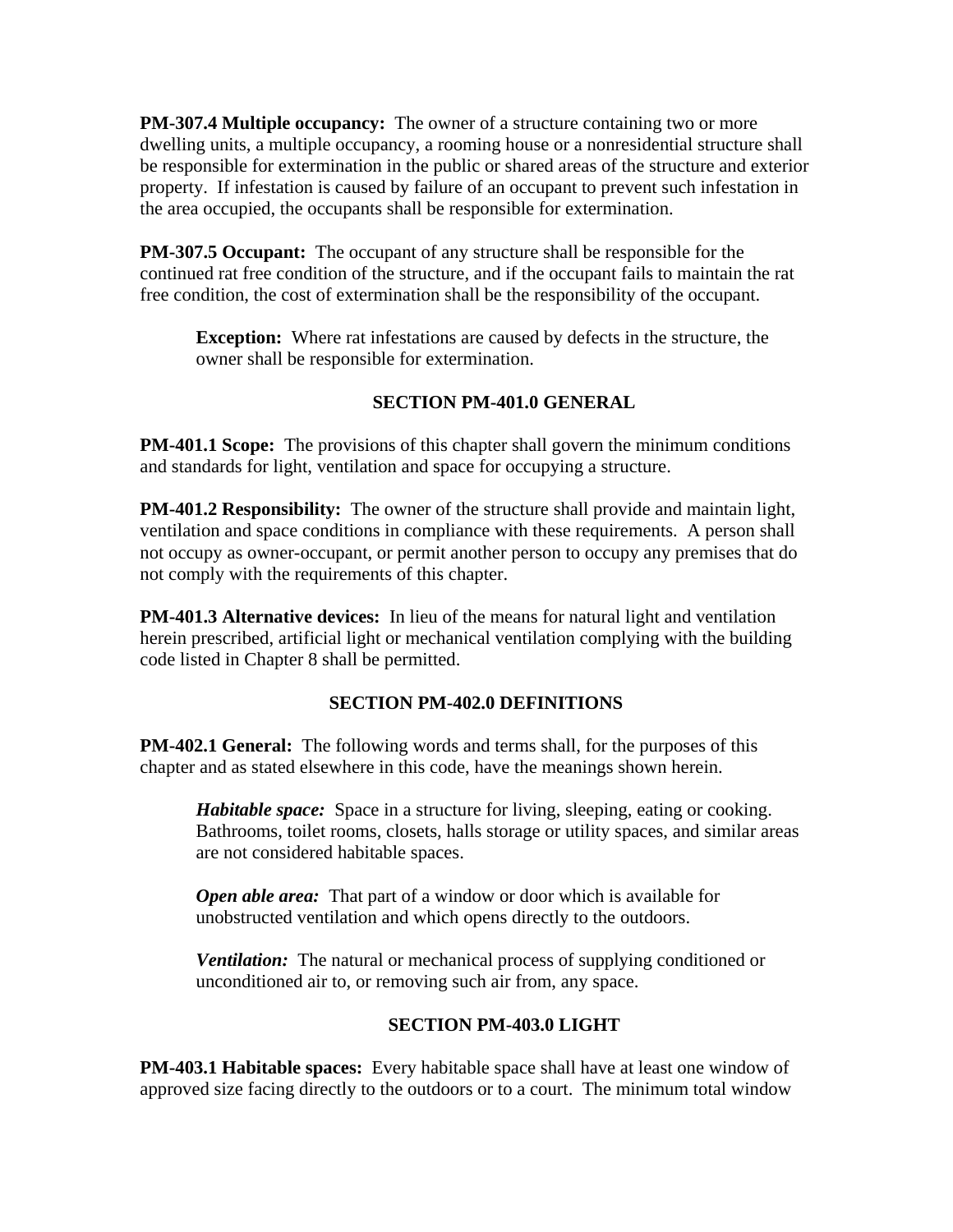area measured between stops, for every habitable space shall be 8 percent of the floor area of such room, except in kitchens where artificial light is provided in accordance with the provisions of the building code listed in Chapter 8. Wherever walls or other portions of a structure face a window of any room and such obstructions are located less than 3 feet (914 mm) from the window and extend to a level above that of the ceiling of the room, such window shall not be deemed to face directly to the outdoors nor to a court and shall not be included as contributing to the required minimum total window area for the room.

**PM-403.2 Common halls and stairways:** Every common hall and stairway, other than in one and two-family dwellings, shall be lighted at all times with at least a 60 watt standard incandescent light bulb or equivalent for each 200 square feet (19 m squared) of floor area, provided that the spacing between lights shall not be greater than 30 feet (9144 mm). Every exterior stairway shall be illuminated with a minimum of 1 foot-candle (11 lux) at floors, landings and treads.

**PM-403.3 Other spaces:** All other spaces shall be provided with natural or artificial light sufficient to permit the maintenance of sanitary conditions, and the safe occupancy of the space and utilization of the appliances, equipment and fixtures.

## **SECTION PM-404.0 VENTILATION**

**PM-404.1 Habitable spaces:** Every habitable space shall have at least one open-able window. The total open-able area of the window in every room shall be equal to at least 45 percent of the minimum glazed area required in Section PM-403.1.

**PM-404.2 Bathrooms and toilet rooms:** Every bathroom and toilet room shall comply with the ventilation requirements for habitable spaces as required by Section PM-404.1, except that a window shall not be required in spaces equipped with a mechanical ventilation system that complies with the following:

- 1. Air exhausted by a mechanical ventilation system from a bathroom within a dwelling unit shall be exhausted to the exterior and shall not be re-circulated to any space, including the space from which such air is withdrawn.
- 2. Air exhausted by a mechanical ventilation system from all other bathrooms or toilet rooms shall be exhausted to the exterior without re-circulation to any space, or not more than 85 percent of the exhaust air shall be re-circulated where the system is provided with effective absorption and filtering equipment.

**PM-404.3 Cooking facilities:** Unless approved through the certificate of occupancy, cooking shall not be permitted in any rooming unit or dormitory unit, and a cooking facility or appliance shall not be permitted to be present in a rooming unit or dormitory unit.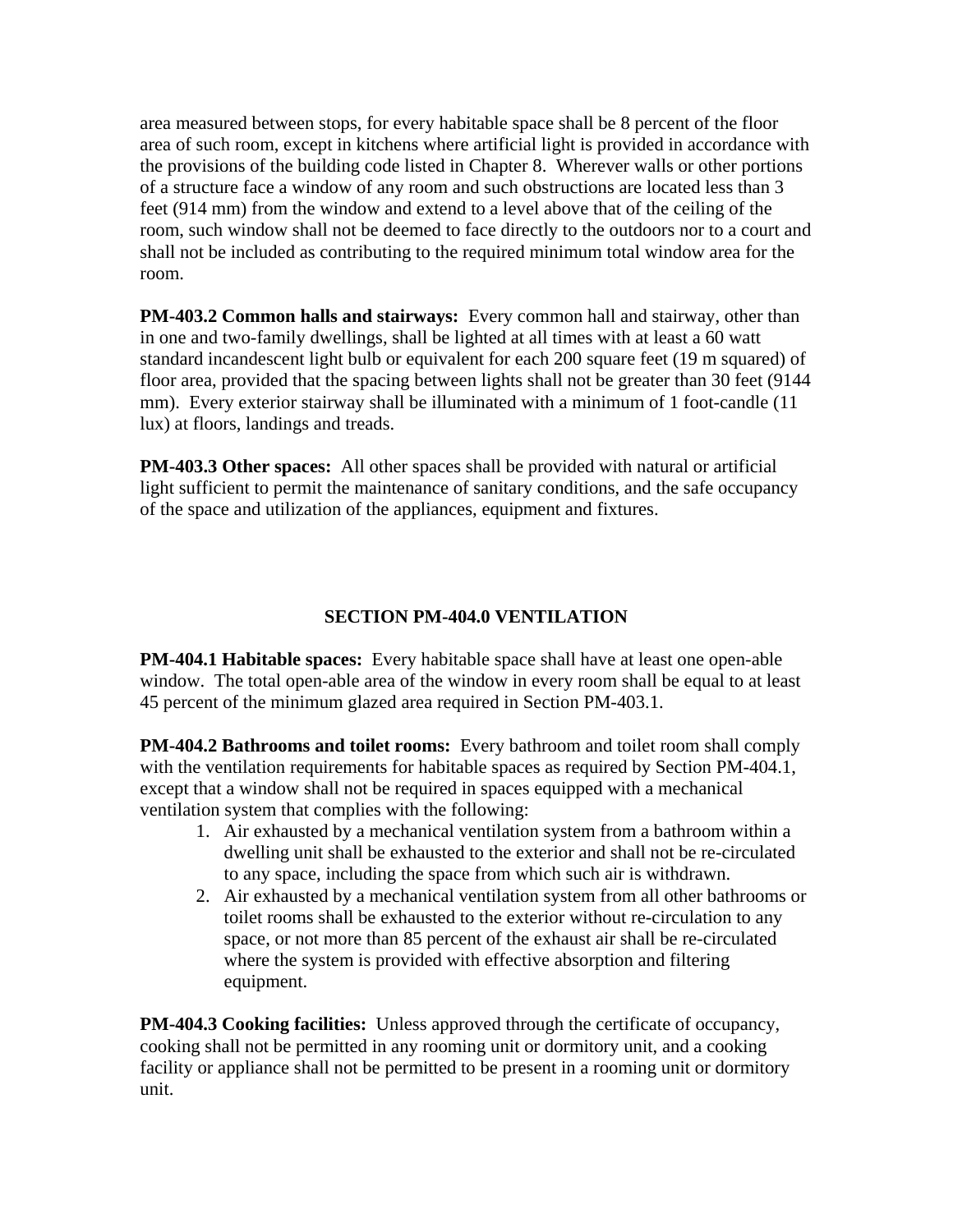**Exception:** Where specifically approved in writing by the code official.

**PM-404.4 Process ventilation:** Where injurious, toxic, irritating or noxious fumes, gases, dusts or mists are generated, a local exhaust ventilation system shall be provided to remove the contaminating agent at the source. Air shall be exhausted to the exterior and not be re-circulated to any space.

**PM-404.5 Clothes dryer exhaust:** Clothes dryer venting systems shall be independent of all other systems and shall be vented in accordance with the manufacturer's instructions.

## **SECTION PM-405.0 OCCUPANCY LIMITATIONS**

**PM-405.1 Privacy:** Dwelling units, hotel units, rooming units and dormitory units shall be arranged to provide privacy and be separate from other adjoining spaces.

**PM-405.2 Access from sleeping rooms:** Sleeping rooms shall not constitute the only means of access to other sleeping rooms or habitable spaces.

**Exception:** Dwelling units that contain fewer than two bedrooms.

**PM-405.3 Area for sleeping purposes:** Every room occupied for sleeping purposes by two or less occupants shall contain at least 90 square feet of floor area, and every room occupied for sleeping purposes by more that two persons shall contain at least 50 square feet of floor area for each occupant thereof.

**PM-405.4 Water closet accessibility:** Every bedroom shall have access to at least one water closet and one lavatory without passing through another bedroom.

**PM-405.5 Overcrowding:** Dwelling units shall not be occupied by more occupants than permitted by the minimum area requirements of Table PM-405.5

|                 | Minimum area in square feet        |               |           |
|-----------------|------------------------------------|---------------|-----------|
| Space           | 1-2 occupants                      | 3-5 occupants | 6 or more |
|                 | Living room No requirements        | 120           | 150       |
|                 | Dinning room No requirements       | 80            | 100       |
| Kitchen         | 50                                 | 50            | 60        |
| <b>Bedrooms</b> | Shall comply with Section PM-405.3 |               |           |

#### **Table PM-405.5 MINIMUM AREA REQUIREMENTS**

Note a. See Section PM-405.6 for combined living room/dining room spaces. **Note b.** 1 square foot  $= 0.093$  m2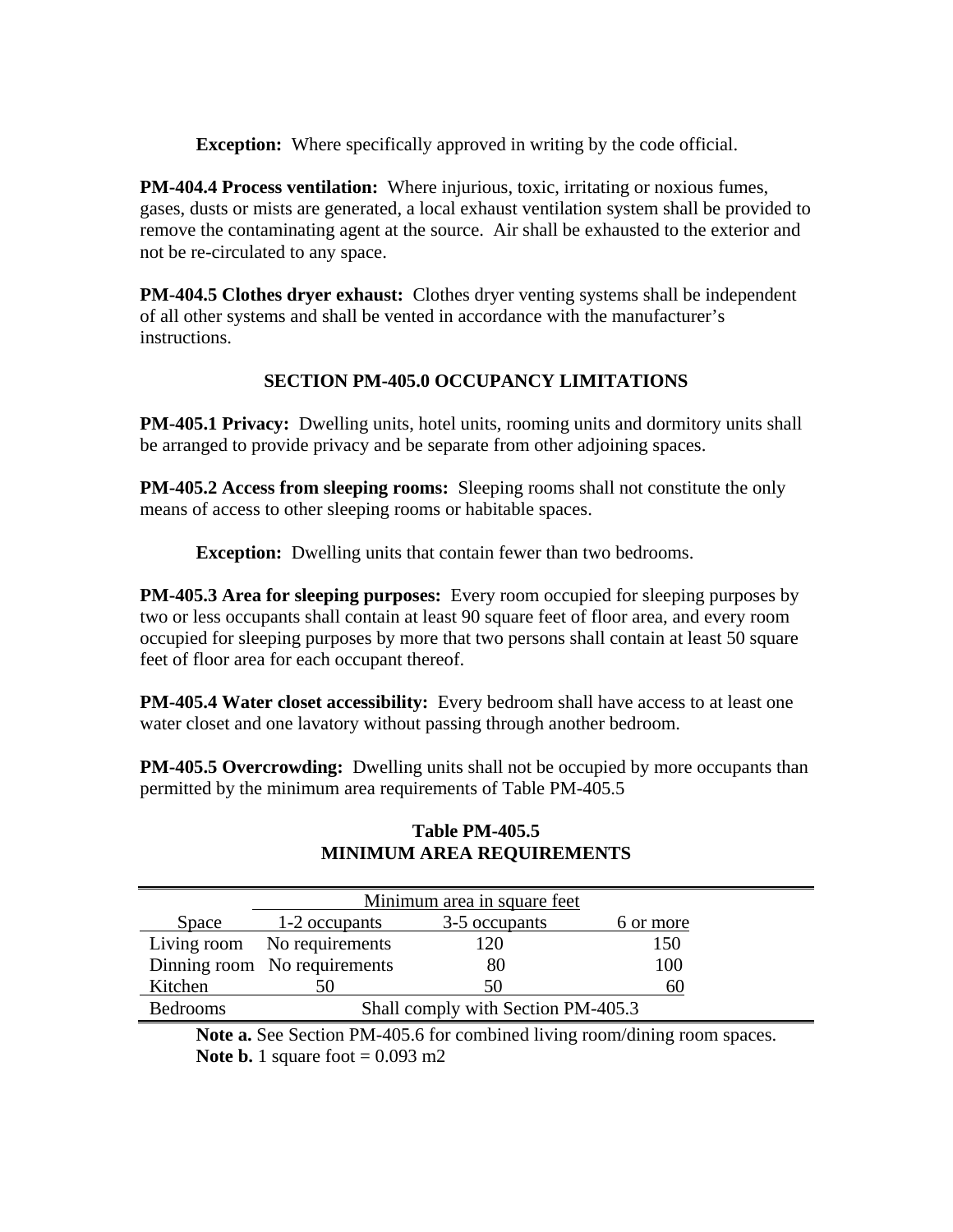**PM-405.6 Combined spaces:** Combined living room and dining room spaces shall comply with the requirements of Table PM-405.5 if the total area is equal to that required for separate rooms and if the space is located so as to function as a combination living room/dining room.

**PM-405.7 Prohibited occupancy:** Kitchens, non-habitable spaces and interior public areas shall not be occupied for sleeping purposes.

**PM-405.8 Minimum ceiling heights:** Habitable spaces, hallways, corridors, laundry areas, bathrooms, toilet rooms and habitable basement areas shall have a clear ceiling height of not less than 7 feet (2134 mm).

#### **Exceptions**

- 1. In one and two family dwellings, beams or girders spaced not less than 4 feet on center and projecting not more than 6 inches below the required ceiling height.
- 2. Basement rooms in one and two family dwellings occupied exclusively for laundry, study or recreation purposes, having a ceiling height of not less than 6 feet 8 inches with not less than 6 feet 4 inches of clear height under beams girders, ducts and similar obstructions.
- 3. Rooms occupied exclusively for sleeping, study or similar purposes and having a sloped ceiling over all or part of the room, with a clear ceiling height of at least 7 feet over not less than one-third of the required minimum floor area. In calculating the floor area of such rooms, only those portions of the floor area with a clear ceiling height of 5 feet or more shall be included.

**PM-405.9 Minimum room widths:** A habitable room, other than a kitchen, shall not be less than 7 feet in any plan dimension. Kitchens shall have a clear passageway of not less than 3 feet between counter-fronts and appliances or counter-fronts and walls.

**PM-405.10 Food preparation:** All spaces to be occupied for food preparation purposes shall contain suitable space and equipment to store, prepare and serve foods in a sanitary manner. There shall be adequate facilities and services for the sanitary disposal of food wastes and refuse, including facilities for temporary storage.

#### **CHAPTER 5**

# **PLUMBING FACILITIES AND FIXTURE REQUIREMENTS**

#### **SECTION PM-501.0 GENERAL**

**PM-501.1 Scope:** The provisions of this chapter shall govern the minimum plumbing facilities and plumbing fixtures to be provided.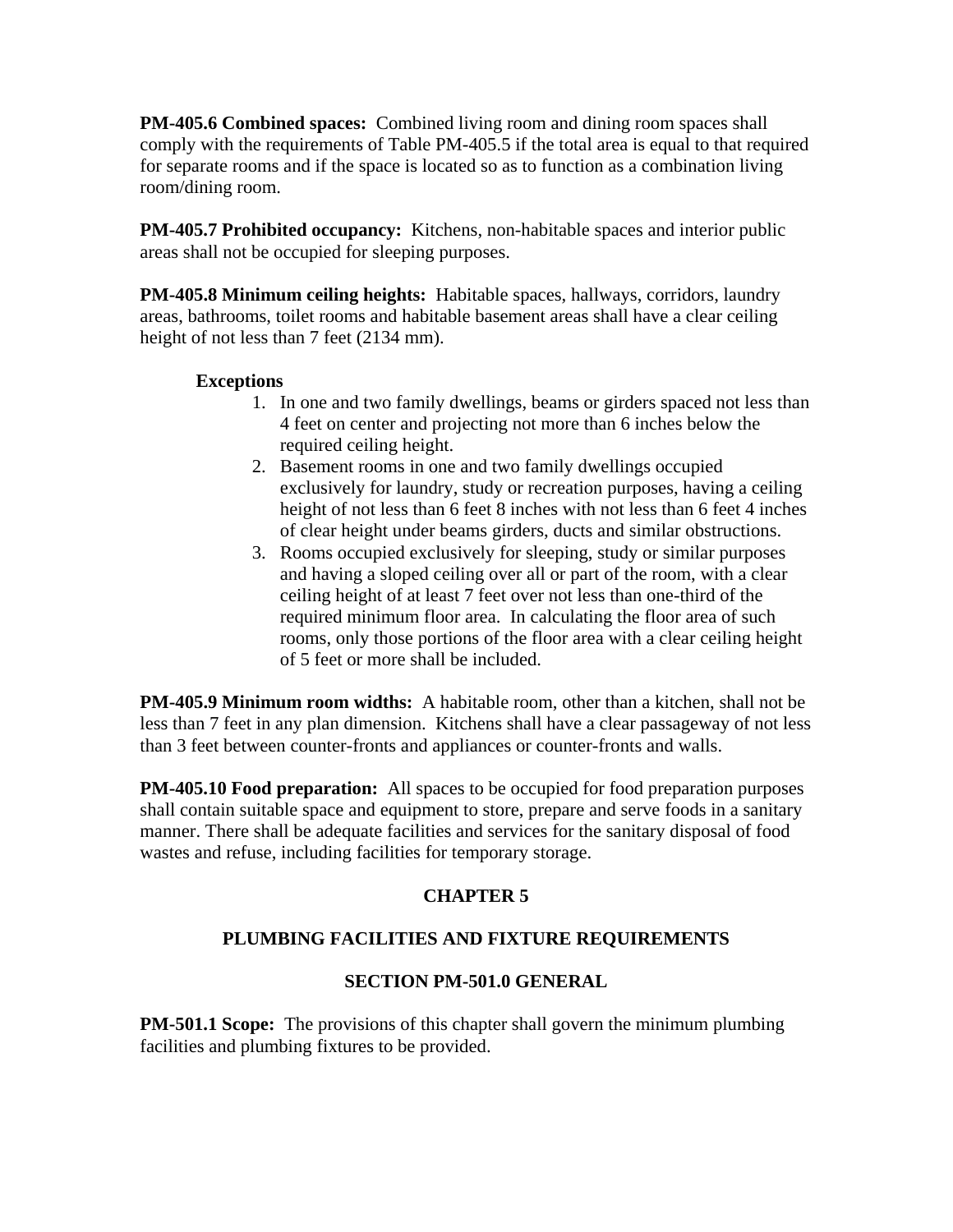**PM-501.2 Responsibility:** The owner of the structure shall provide and maintain such plumbing facilities and plumbing fixtures in compliance with these requirements. A person shall not occupy as owner-occupant or permit another person to occupy any structure or premises, which does not comply with the requirements of this chapter.

#### **SECTION PM-502.0 DEFINITIONS**

**PM-502.1 General:** The following words and terms shall, for the purposes of this chapter and as stated elsewhere in this code, have the meanings shown herein.

*Bathroom:* A room containing plumbing fixtures including a bathtub or shower.

*Plumbing:* The practice, materials and fixtures utilized in the installation, maintenance, extension and alteration of all piping, fixtures, appliances and appurtenances within the scope of the plumbing code listed in Chapter 8.

*Plumbing fixture:* A receptacle or device which is either permanently or temporarily connected to the water distribution system of the premises, and demands a supply of water there-from; or discharges waste water, liquid-borne waste materials, or sewage either directly or indirectly to the drainage system of the premises; or which requires both a water supply connection and a discharge to the drainage system of the premises.

**Toilet room:** A room containing a water closet or urinal but not a bathtub or shower.

#### **SECTION PM-503.0 REQUIRED FACILITIES**

**PM-503.1 Dwelling units:** Every dwelling unit shall contain its own bathtub or shower, lavatory, water closet and kitchen sink which shall be maintained in a sanitary, safe working condition. The lavatory shall be placed in the same room as the water closet or located in close proximity to the door leading directly into the room in which such water closet is located.

**PM-503.2 Rooming houses:** At least one water closet, lavatory and bathtub or shower shall be supplied for each four rooming units.

**PM-503.3 Hotels:** Where private water closets, lavatories, and baths are not provided, one water closet, one lavatory and one bathtub or shower having access from a public hallway shall be provided for each ten occupants.

**PM-503.4 Employee's facilities:** A minimum of one water closet, one lavatory and one drinking facility shall be available to employees.

**PM-503.4.1 Drinking facilities:** Drinking facilities shall be a drinking fountain, water cooler, bottled water cooler, or disposable cups next to a sink or water dispenser. Drinking facilities shall not be located in toilet rooms or bathrooms.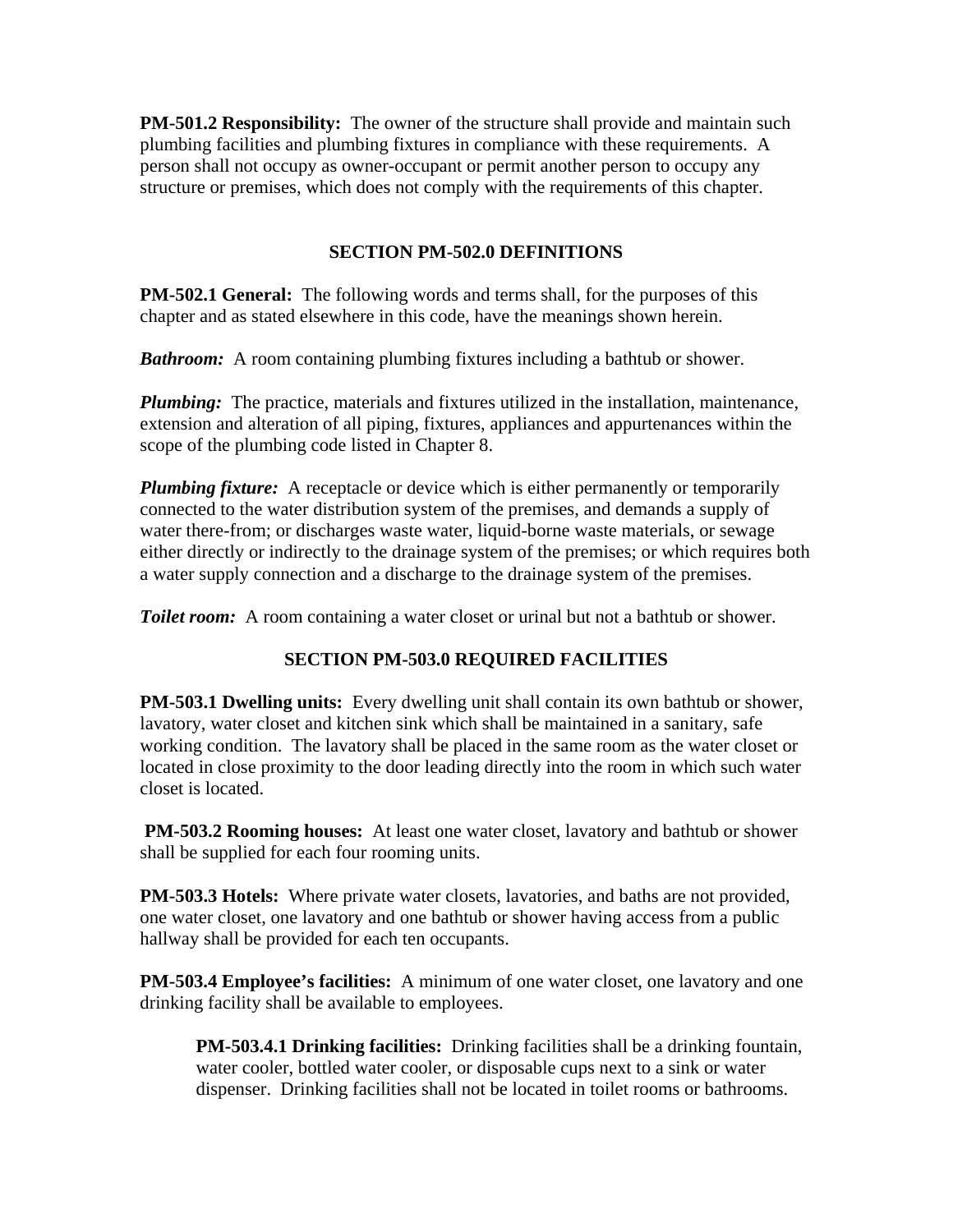#### **SECTION PM-504.0 TOILET ROOMS**

**PM-504.1 Privacy:** Toilet rooms and bathrooms shall provide privacy and shall not constitute the only passageway to a hall or other space, or to the exterior.

**PM-504.2 Location:** Toilet rooms and bathrooms serving hotel units, rooming units or dormitory units, shall have access by traversing not more than one flight of stairs and shall have access from a common hall or passageway.

**PM-504.3 Location or employee toilet facilities:** Toilet facilities shall have access from within the employee' regular working area. The required toilet facilities shall be located not more than one story above or below the employee's regular working area and the path of travel to such facilities shall not exceed a distance of 500 feet. Employee facilities shall either be separate facilities or public customer facilities.

**Exception:** Facilities that is required for employees in storage structures or kiosks, and which are located in adjacent structures under the same ownership, lease or control, shall not exceed a travel distance of 500 feet from the employees' regular working area to the facilities.

#### **SECTION PM-505.0 PLUMBING FIXTURES**

**PM-505.1 General:** All plumbing fixtures shall be properly installed and maintained in working order, and shall be kept free from obstructions, leaks and defects and be capable of performing the function for which such plumbing fixtures are designed. All plumbing fixtures shall be maintained in a safe, sanitary and functional condition.

**PM-505.2 Fixture clearances:** Plumbing fixtures shall have adequate clearances for usage and cleaning.

#### **SECTION PM-506.0 WATER SYSTEM**

**PM-506.1 General:** Every sink, lavatory, bathtub or shower, drinking fountain, water closet or other plumbing fixture shall be properly connected to either a public water system or to an approved private water system. All kitchen sinks, lavatories, laundry facilities, bathtubs and showers shall be supplied with hot or tempered and cold running water.

**PM-506.2 Contamination:** The water supply shall be maintained free from contamination, and all water inlets for plumbing fixtures shall be located above the flood level rim of the fixture. Shampoo basin faucets, janitor sink faucets, and other hose bibs or faucets to which hoses are attached and left in place, shall be protected by an approved atmospheric type vacuum breaker or an approved permanently attached hose connection vacuum breaker.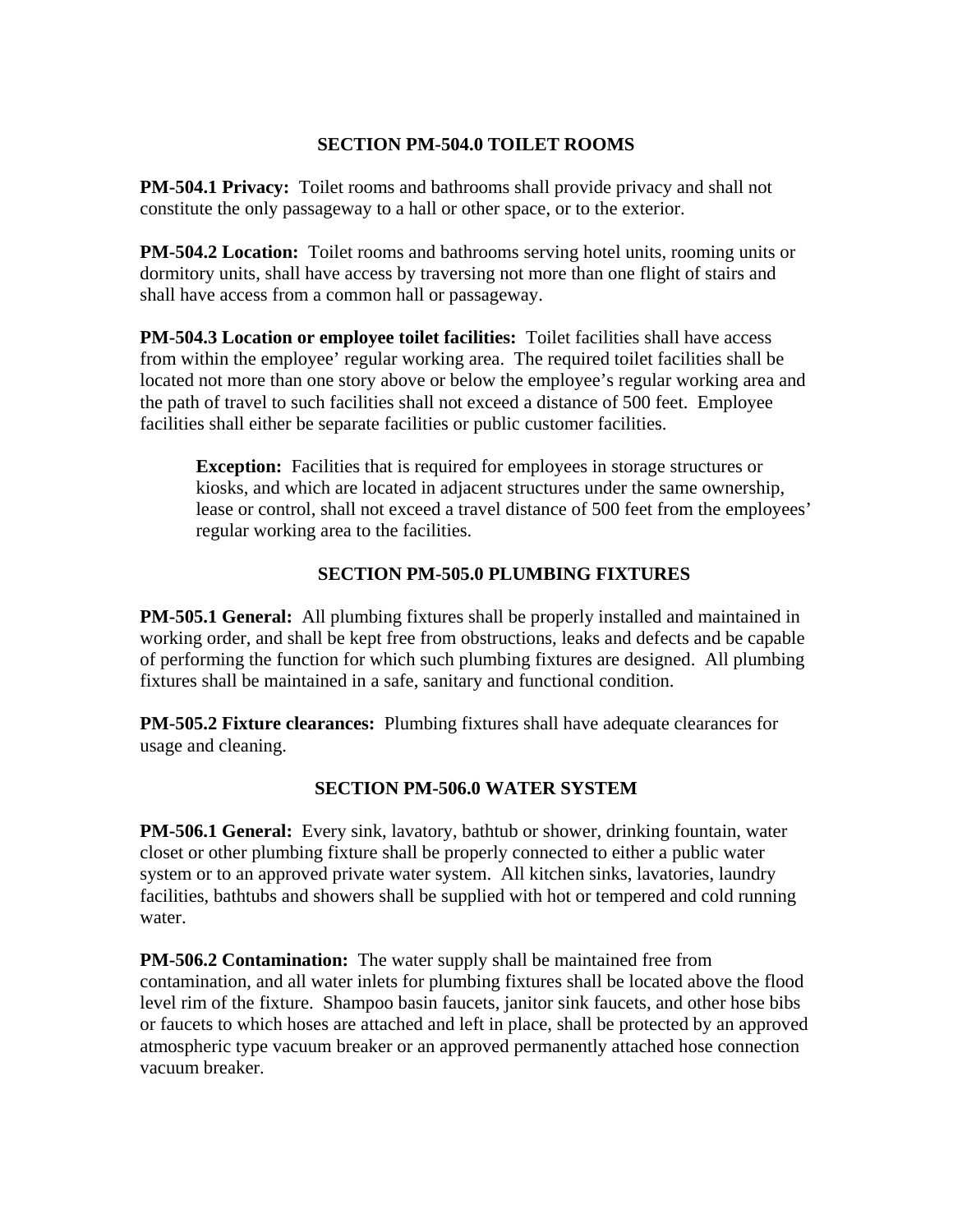**PM-506.3 Supply:** The water supply system shall be installed and maintained to provide a supply of water to plumbing fixtures, devices and appurtenances in sufficient volume and at pressures adequate to enable the fixtures to function properly, safely, and free from defects and leaks.

**PM-506.4 Water heating facilities:** Water heating facilities shall be properly installed, maintained and capable of providing an adequate amount of water to be drawn at every required sink, lavatory, bathtub, shower and laundry facility at a temperature of not less than 110 degrees F. (43 degrees C.). A gas burning water heater shall not be located in any bathroom, toilet room, bedroom or other occupied room normally kept closed, unless adequate combustion air is provided. An approved combination temperature and pressure relief valve and relief valve discharge pipe shall be properly installed and maintained on water heaters.

**P2803.6.1 Relief Valve Discharge:** The discharge pipe from relief valves shall terminate atmospherically not more than 4 inches (102mm) from the floor with an unthreaded end and shall not be directly connected to the drainage system.

## **SECTION PM-507.0 SANITARY DRAINAGE SYSTEM**

**PM-507.1 General:** All plumbing fixtures shall be properly connected to either a public sewer system or to an approved private sewage disposal system.

**PM-507.2 Maintenance:** Every plumbing stack, vent waste and sewer line shall function properly and be kept free from obstructions, leaks and defects.

#### **SECTION PM-508.0 STORM DRAINAGE**

**PM-508.1 General:** Drainage of roofs and paved areas, yards and courts, and other open areas on the premises shall not be discharged in a manner that creates a public nuisance

# **CHAPTER 6**

#### **MECHANICAL AND ELECTRICAL REQUIREMENTS**

#### **SECTION PM-601.0 GENERAL**

**PM-601.1 Scope:** The provisions of this chapter shall govern the minimum mechanical and electrical facilities and equipment to be provided.

**PM-601.2 Responsibility:** The owner of the structure shall provide and maintain mechanical and electrical facilities and equipment in compliance with these requirements. A person shall not occupy as owner-occupant or permit another person to occupy any premises, which does not comply with the requirements of this chapter.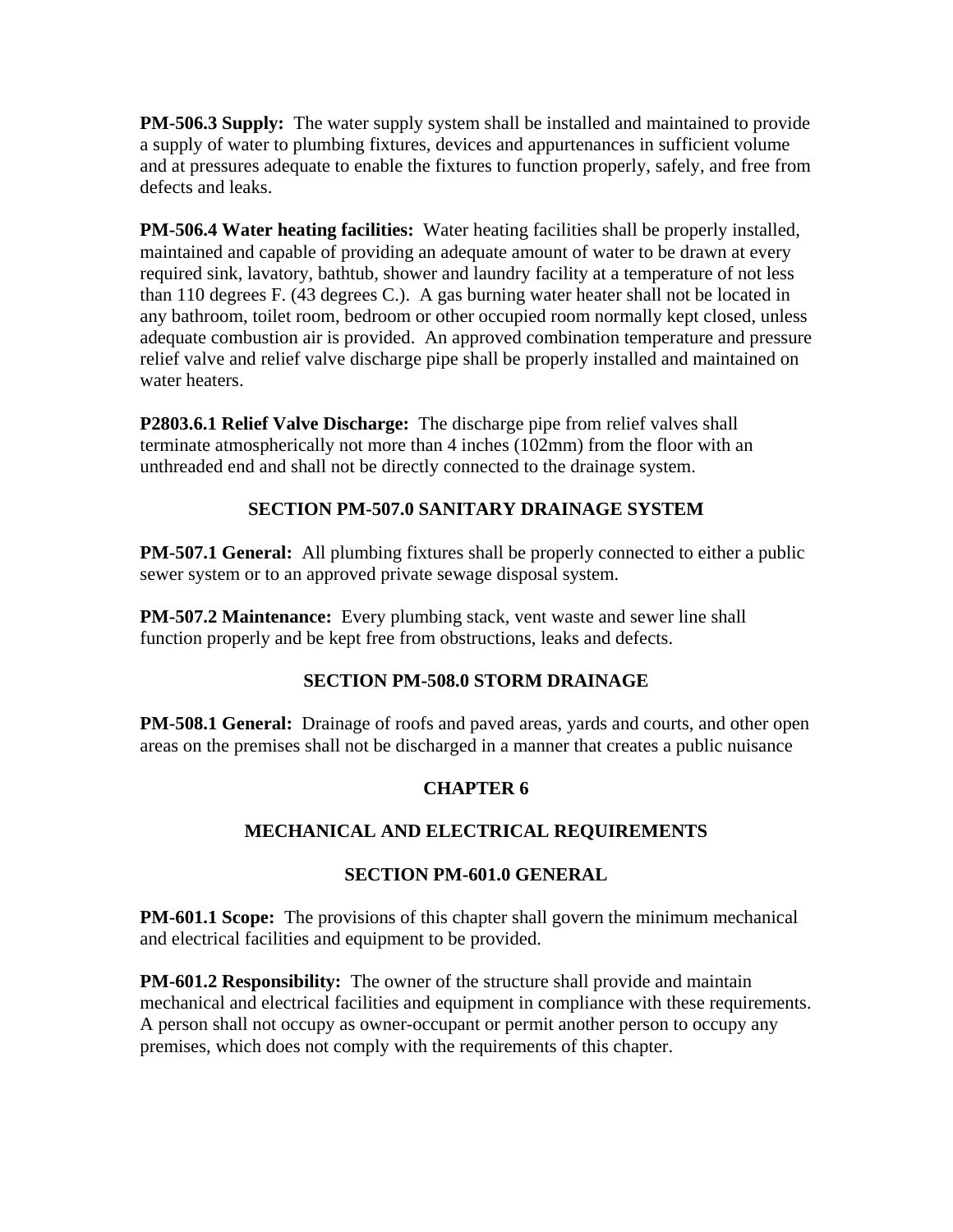#### **SECTION PM-602.0 HEATING FACILITIES**

**PM-602.1 Facilities required:** Heating facilities shall be provided in structures as required by this section.

**PM-602.2 Residential buildings:** Every dwelling shall be provided with heating facilities capable of maintaining a room temperature of 70 degrees F. (22 degrees C.) in all habitable rooms, bathrooms and toilet rooms based on the outside design temperature required for the locality by the mechanical code listed in Chapter 8.

**PM-602.2.1 Heat supply:** Every owner and operator of any building who rents, leases or lets one or more dwelling unit, rooming unit, dormitory or guestroom on terms, either express or implied, to furnish heat to the occupants thereof shall supply sufficient heat during the period from October 31 to May 31 to maintain the room temperatures specified in Section PM-602.2 during the hours between 6:30 a.m. and 10:30 p.m. of each day and not less than 60 degrees F. (16 degrees C.) during other hours.

**PM-602.2.2 Room temperature exception:** When the outdoor temperature is below the outdoor design temperature required for the locality by the mechanical code listed in Chapter 8, the owner or operator shall not be required to maintain the minimum room temperatures, provided that the heating system is operating at full capacity, with supply valves and dampers in a full open position.

**PM-602.3 Nonresidential structures:** Every enclosed occupied work space shall be supplied with sufficient heat during the period from October 31 to May 31 to maintain a temperature of not less than 65 degrees F. (18 degrees C.) during all working hours.

#### **Exceptions**

- 1. Processing, storage and operation areas that require cooling or special temperature conditions.
- 2. Areas in which persons are primarily engaged in vigorous physical activities.

**PM-601.4 Room temperature measurement:** The required room temperatures shall be measured at a point 3 feet (914 mm) above the floor and 3 feet (914 mm) from the exterior walls.

#### **SECTION PN-603.0 MECHANICAL EQUIPMENT**

**PM-603.1 Mechanical equipment:** All mechanical equipment, fireplaces and solid fuelburning appliances shall be properly installed and maintained in a safe working condition, and shall be capable of performing the intended function.

**PM-603.2 Equipment access:** Access to outdoor mechanical equipment shall be maintained under all weather conditions.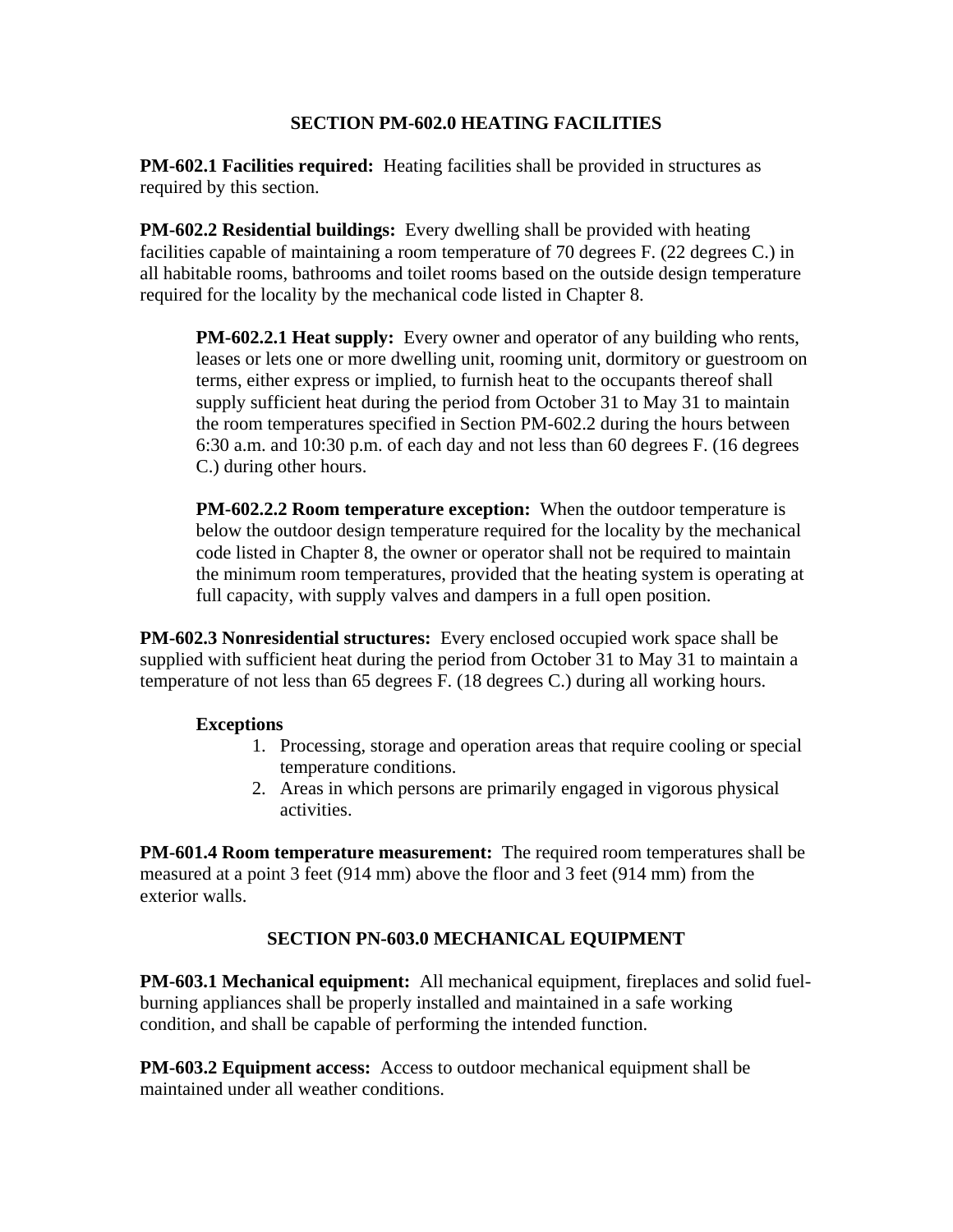**PM-603.3 Cooking and heating equipment:** All cooking and heating equipment, components and accessories in every heating, cooking and water-heating device shall be maintained free from leaks and obstructions.

**PM-603.4 Flue:** All fuel burning equipment and appliances shall be connected to an approved chimney or vent.

**Exception:** Fuel burning equipment and appliances, which are labeled for unvented operation.

**PM-603.5 Clearances:** All required clearances to combustible materials shall be maintained.

**PM-603.6 Safety controls:** All safety controls for fuel burning equipment shall be maintained in effective operation.

**PM-603.7 Combustion air:** A supply of air for complete combustion of the fuel and for ventilation of the space shall be provided for the fuel burning equipment.

**PM-603.8 Energy conservation devices:** Devices purporting to reduce fuel consumption by attachment to a fuel burning appliance, to the fuel supply line thereto, or to the vent outlet or vent piping there-from, shall not be installed unless labeled for such purpose and the installation is specifically approved.

# **SECTION PM-604.0 ELECTRICAL FACILITIES**

**PM-604.1 Facilities required:** Every occupied building shall be provided with an electrical system in compliance with the requirements of this section and Section PM-605.0.

**PM-604.1 Service:** The size and usage of appliances and equipment shall serve as a basis for determining the need for additional facilities in accordance with NFPA 70 listed in Chapter 8. Every dwelling shall be served by a main service that is not less than 60 amperes, three wires.

**PM-604.3 Electrical system hazards:** Where it is found that the electrical system in a structure constitutes a hazard to the occupants or the structure by reason of inadequate service, improper fusing, insufficient outlets, improper wiring or installation, deterioration or damage, or for similar reasons, the code official shall require the defects to be corrected to eliminate the hazard.

#### **SECTION PM-605.0 ELECTRICAL EQUIPMENT**

**PM-605.1 Installation:** All electrical equipment, wiring and appliances shall be properly installed and maintained in a safe and approved manner. A person shall not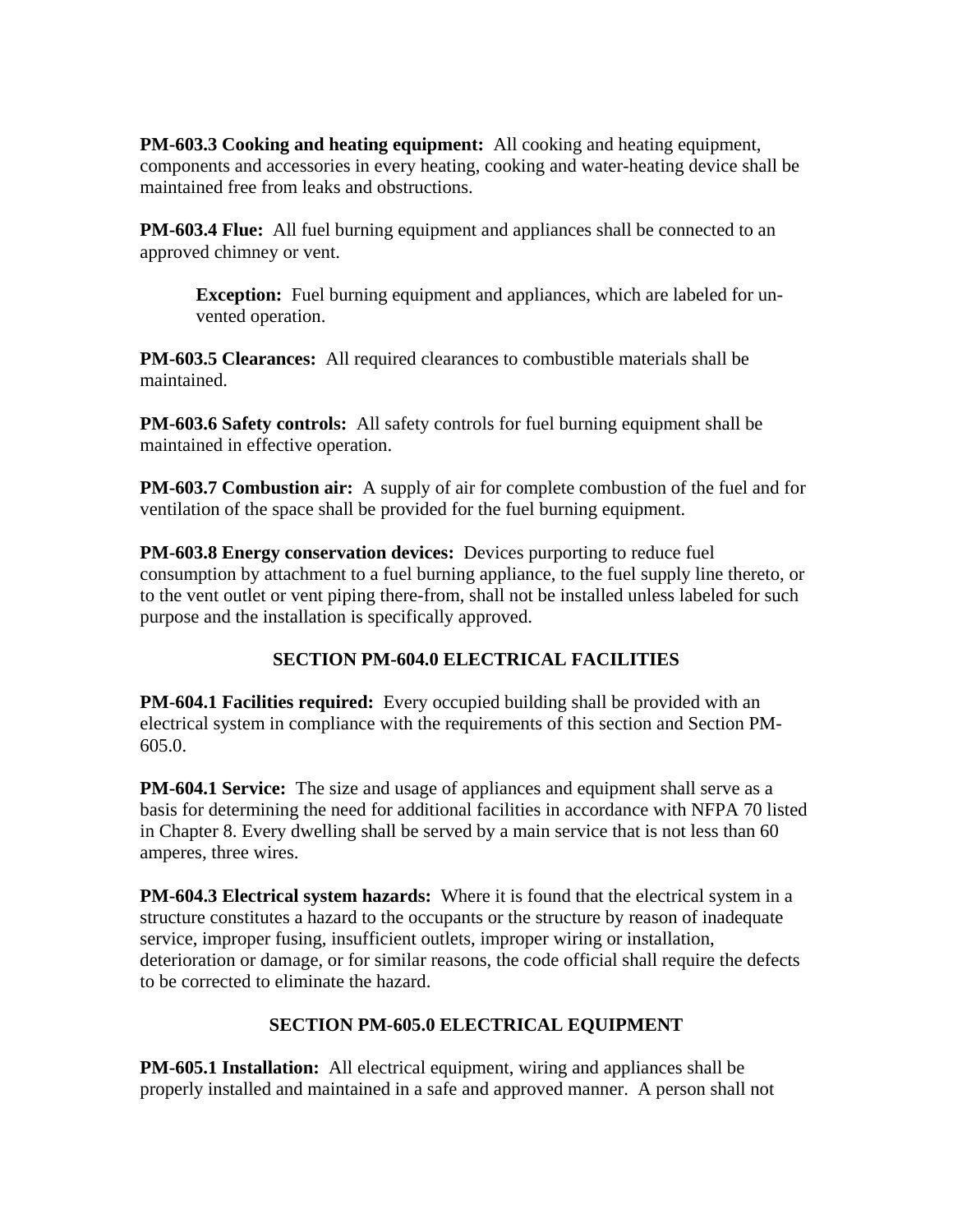alter, maintain, service or repair or cause to permit the installation, altering, maintaining, servicing or repairing of electrical equipment in or on any building, structure, or part thereof, or on any premises, if by the person's actions the work does not conform with the latest edition of the National Electrical Code and the rules and regulations of the State of Michigan and City of Gladstone. Every owner or operator shall be responsible for identifying all circuits in each electrical panel.

**PM-605.2 Receptacles:** Every habitable space in a dwelling shall contain at least two separate and remote receptacle outlets. Every laundry area shall contain at least one grounded type receptacle. Every bathroom shall contain at least one receptacle. All 125 volt, single phase, 15 and 20-ampere receptacles installed within six (6) feet of any water supply fixtures shall have ground fault interrupt protection.

**PM-605.3 Lighting fixtures:** At least one (1) wall switch controlled lighting fixture shall be installed in every habitable room, in bathrooms, hallways, stairways, attached garages and detached garages with electric power, and at outdoor entrances or exits. Receptacle outlets controlled by a wall switch in lieu of ceiling light fixture is acceptable in the living room, bedrooms, and dining rooms.

## **SECTION PM-606.0 ELEVATORS, EXCALATORS AND DUMBWAITERS**

**PM-606.1 General:** Elevators, dumbwaiters and escalators shall be maintained to sustain safely all imposed loads, to operate properly, and to be free from physical and fire hazards.

**PM-606.2 Elevators:** In buildings equipped with passenger elevators, at least one elevator shall be maintained in operation at all times when the building is occupied.

**Exception:** Buildings equipped with only one elevator shall be permitted to have the elevator temporarily out of service for testing or servicing.

#### **CHAPTER 7**

#### **FIRE SAFETY REQUIREMENTS**

#### **SECTION PM-701.0 GENERAL**

**PM-701.1 Scope:** The provisions of this chapter shall govern the minimum conditions and standards for fire safety relating to structures and exterior premises, including fire safety facilities and equipment to be provided.

**PM-701.2 Responsibility:** The owner of the premises shall provide and maintain such fire safety facilities and equipment in compliance with these requirements. A person shall not occupy as owner-occupant or permit another person to occupy any premises that do not comply with the requirements of this chapter.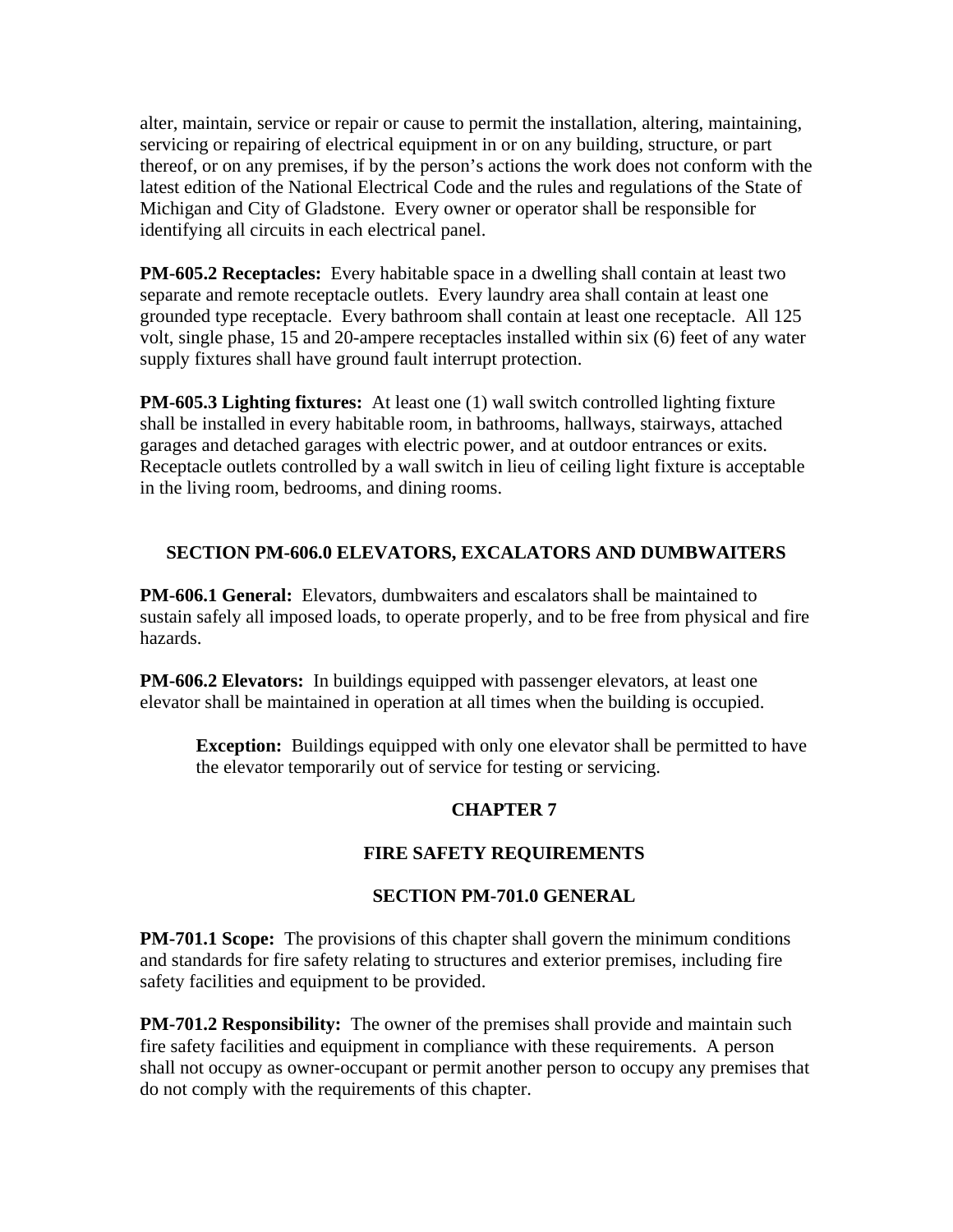#### **SECTION PM-702.0 MEANS OF EGRESS**

**PM-702.1 General:** A safe, continuous and unobstructed means of egress shall be provided from the interior of a structure to a public way.

**PM-702.2 Exit capacity:** The capacity of the exits serving a floor shall be sufficient for the occupant load thereof as determined by the building code listed in Chapter 8.

**PM-708.3 Number of exits:** In nonresidential buildings, every occupied story more than six stories above grade shall be provided with not less than two independent exits. In residential buildings, every story exceeding two stories above grade shall be provided with not less than two independent exits. In stories where more than one exit is required, all occupants shall have access to at least two exits. Every occupied story which is both totally below grade and greater than 2,000 square feet (186 m2) shall be provided with not less than two independent exits.

**Exception:** A single exit is acceptable under any one of the following conditions:

- 1. Where the building is equipped throughout with an automatic sprinkler system and an automatic fire detection system with smoke detectors located in all corridors, lobbies and common areas.
- 2. Where the building is equipped throughout with an automatic fire detection system and the exit is an approved smoke proof enclosure or pressurized stairway.
- 3. Where an existing fire escape conforming to the building code listed in Chapter 8 is provided in addition to the single exit.
- 4. Where permitted by the building code listed in Chapter 8.

**PM-702.4 Arrangement:** Exits from dwelling units, rooming units, guestrooms and dormitory units shall not lead through other such units, or through toilet rooms or bathrooms.

**PM-702.5 Exit signs:** All means of egress shall be indicated with approved "Exit" signs where required by the building code listed in Chapter 8. All "Exit" signs shall be maintained visible and all illuminated at all times that the building is occupied.

**PM-702.6 Corridor enclosure:** All corridors serving an occupant load greater than 30 and the openings therein shall provide an effective barrier to resist the movement of smoke. All transoms, louvers, doors and other openings shall be closed or shall be selfclosing.

#### **Exceptions**

1. Corridors in occupancies in other than Use Group H, which are equipped throughout with an automatic sprinkler system.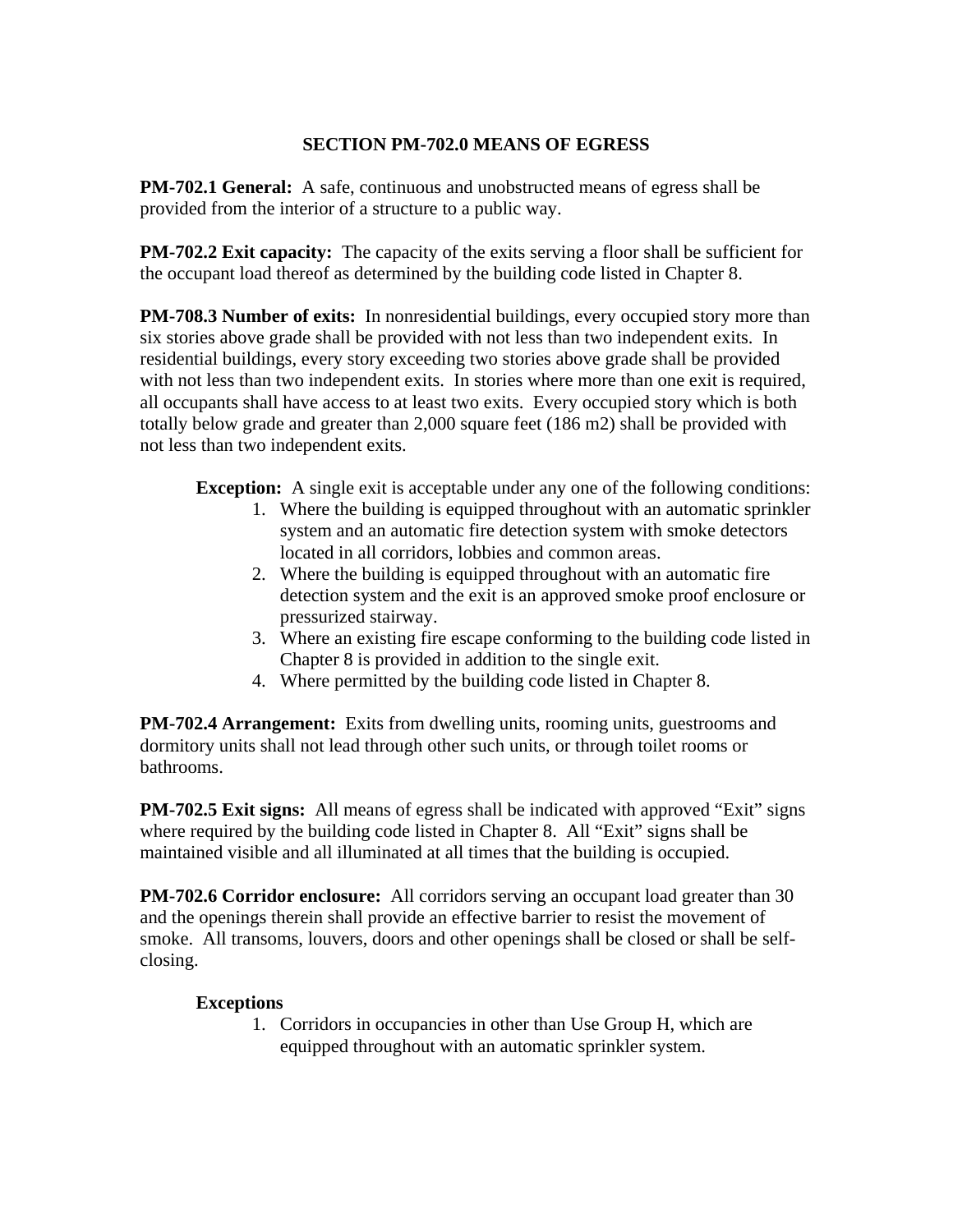- 2. Patient room doors in corridors in occupancies in Use Group 1-2 where smoke barriers are provided in accordance with the fire prevention code listed in Chapter 8 are not required to be self-closing.
- 3. Corridors in occupancies in Use Group E where each room that is occupied for instruction or assembly purposes has at least one-half of the required means of egress doors opening directly to the exterior of the building at ground level.
- 4. Corridors that are in compliance with the building code listed in Chapter 8.

**PM-702.7 Dead-end travel distance:** All corridors that serve more than one exit shall provide direct connection to such exits. The length of a dead-end corridor shall not exceed 35 feet (10668 mm) where the building is not equipped throughout with an automatic sprinkler system. The dead-end travel distance limitation shall be increased to 70 feet (21336 mm) where the building is equipped throughout with an automatic sprinkler system.

**PM-702.8 Aisles:** Arrangements of chairs or tables and chairs shall provide for ready access by aisle access-ways and aisles to each egress door. The minimum clear width of each aisle in occupancies in Use Groups A, E and 1-2 shall be maintained in accordance with the requirements of the building code listed in Chapter 8. In all other occupancies, aisles shall have a minimum required clear width of 44 inches (118 mm) where serving an occupant load greater than 50, and 36 inches (914 mm) where serving an occupant load of 50 or less. The clear width of aisles shall not be obstructed by chairs, tables or other objects.

**1009.2 Maximum window height from floor.** Emergency escape and rescue openings shall have the bottom of the clear opening not greater than 44 inches (1118 mm) measured from the floor.

**PM-702.9 Stairways, handrails and guards:** Every exterior and interior flight of stairs having more than four risers, and every open portion of a stair, landing, balcony, porch, deck, ramp or other walking surface which is more that 30 inches (762 mm) above the floor or grade below shall have guards. Handrails shall not be less that 30 inches (762 mm) nor more than 42 inches (1067 mm) high, measured vertically above the nosing of the tread or above the finished floor of the landing or walking surfaces. Guards shall not be less that 30 inches (762 mm) high above the floor of the landing, balcony, porch, deck, ramp or other walking surface.

**PM-702.10 Information signs:** A sign shall be provided at each floor landing in all interior stairways more than three stories above grade, designating the floor level above the floor of discharge. All elevator lobby call stations on all floor levels shall be identified by approved signs in accordance with the requirements for new buildings in the building code listed in Chapter 8.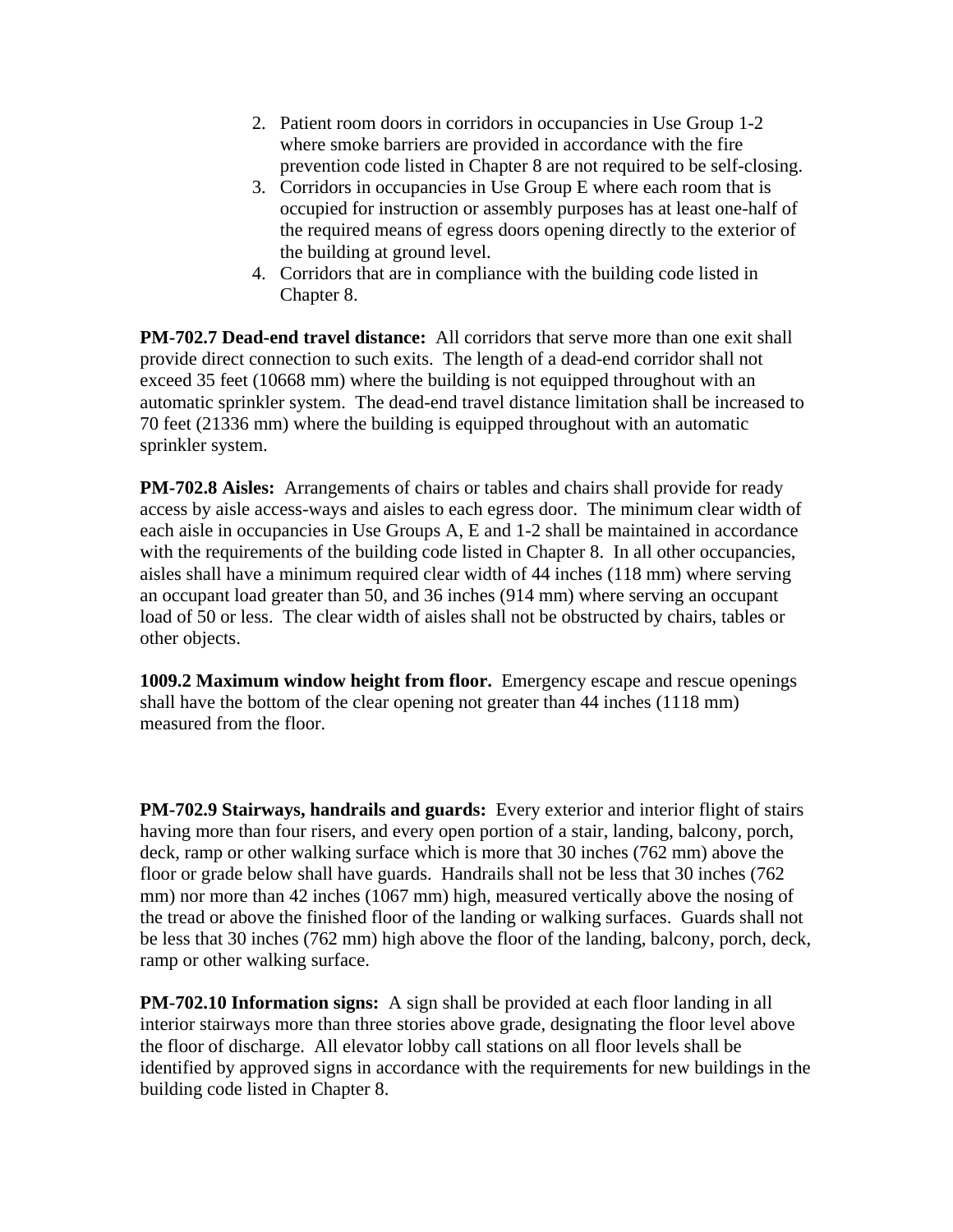**Exception:** The emergency sign shall not be required for elevators that are part of an accessible means of egress complying with the building code listed in Chapter 8.

**PM-702.11 Locked doors:** All means of egress doors shall be readily open-able from the side from which egress is to be made without the need for keys, special knowledge or effort, except as provided for in Section PM-702.11.1.

**PM-702.11.1 Locks permitted:** Locks or fasteners shall not be installed on egress doors except in accordance with the following conditions:

- **1.** In mental, penal or other institutions where the security of inmates is necessary, in which case properly trained supervisory personnel shall be continuously on duty and approved provisions are made to remove occupants safely in case of fire or other emergency.
- **2.** In problem security areas, special-purpose door alarms or locking devices shall be approved prior to installation. Manually operated edge or surface molded flush bolts are prohibited.
- **3.** Where the door hardware conforms to that permitted by the building code listed in Chapter 8.

**PM-702.12 Emergency escape:** Every sleeping room located in a basement in occupancies in Use Group I-1 or R shall have at least one open-able window or exterior door approved for emergency egress or rescue; or shall have access to not less than two approved independent exits.

**Exception:** Buildings equipped throughout with an automatic fire suppression system.

**PM- 702.12.1 Security:** Bars, grilles or screens placed over emergency escape windows shall be releasable or removable from the inside without the use of a key, tool or force greater than that which is required for normal operation of the window.

#### **SECTION PM-793.0 ACCUMULATIONS AND STORAGE**

**PM-703.1 Accumulations:** Rubbish, garbage or other materials shall not be stored or allowed to accumulate in stairways, passageways, doors, windows, fire escapes or other means of egress.

**PM-703.2 Hazardous material:** Combustible, flammable, explosive or other hazardous materials, such as paints, volatile oils and cleaning fluids, or combustible rubbish, such as wastepaper, boxes and rags, shall not be accumulated or stored unless such storage complies with the applicable requirements of the building code and the fire prevention code listed in Chapter 8.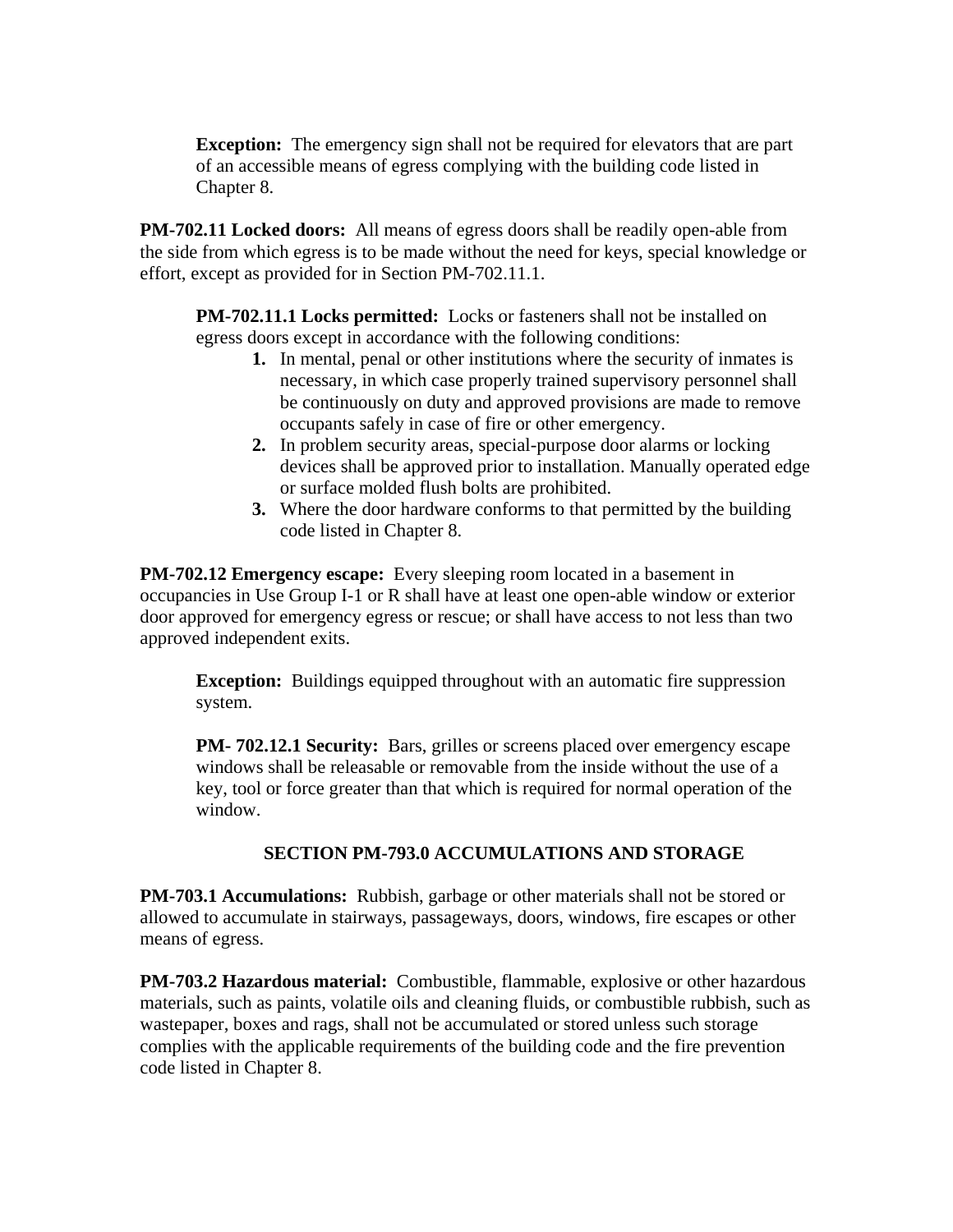#### **SECTION PM-704.0 FIRE RESISTANCE RATINGS**

**PM-704.1 General:** The fire resistance rating of floors, walls, ceilings, and other elements and components shall be maintained.

**PM-704.2 Maintenance:** All required fire doors and smoke barriers shall be maintained in good working order, including all hardware necessary for the proper operation thereof. Fire doors shall not be held open by doorstops, wedges and other unapproved hold-open devices.

## **SECTION PM-705.0 FIRE PROTECTION SYSTEMS**

**PM-705.1 General:** All systems, devices and equipment to detect a fire, actuate an alarm, or suppress or control a fire or any combination thereof shall be properly maintained.

**PM-705.2 Fire suppression system:** Fire suppression systems shall be in proper operating condition at all times.

**PM-705.2.1 Valves:** Control valves shall be in the fully open position.

**PM-705.2.2 Sprinklers:** Sprinklers shall be clean and free from corrosion, paint and damage. Stock shall be at least 18 inches (457 mm) below sprinkler deflectors.

**PM-705.2.3 Piping:** Piping shall be properly supported and shall not support any other loads.

**PM-705.3 Standpipe systems:** Standpipe systems shall be in proper operating condition at all times.

**PM-705.3.1 Valves:** Water supply control valves shall be in the fully open position.

**PM-705.3.2 Hose connections:** Hose connections shall be identified and have ready access thereto.

**PM-705.3.3 Hose:** Where provided, the hose shall be properly packed, dry and free from deterioration.

**PM-705.4 Fire extinguishers:** All portable fire extinguishers shall be visible, provided with ready access thereto, and maintained in an efficient and safe operating condition. Extinguishers shall be of an approved type.

**PM-705.5 Smoke detectors:** A minimum of one approved single-station or multiplestation smoke detector shall be installed in each guestroom, suite or sleeping area in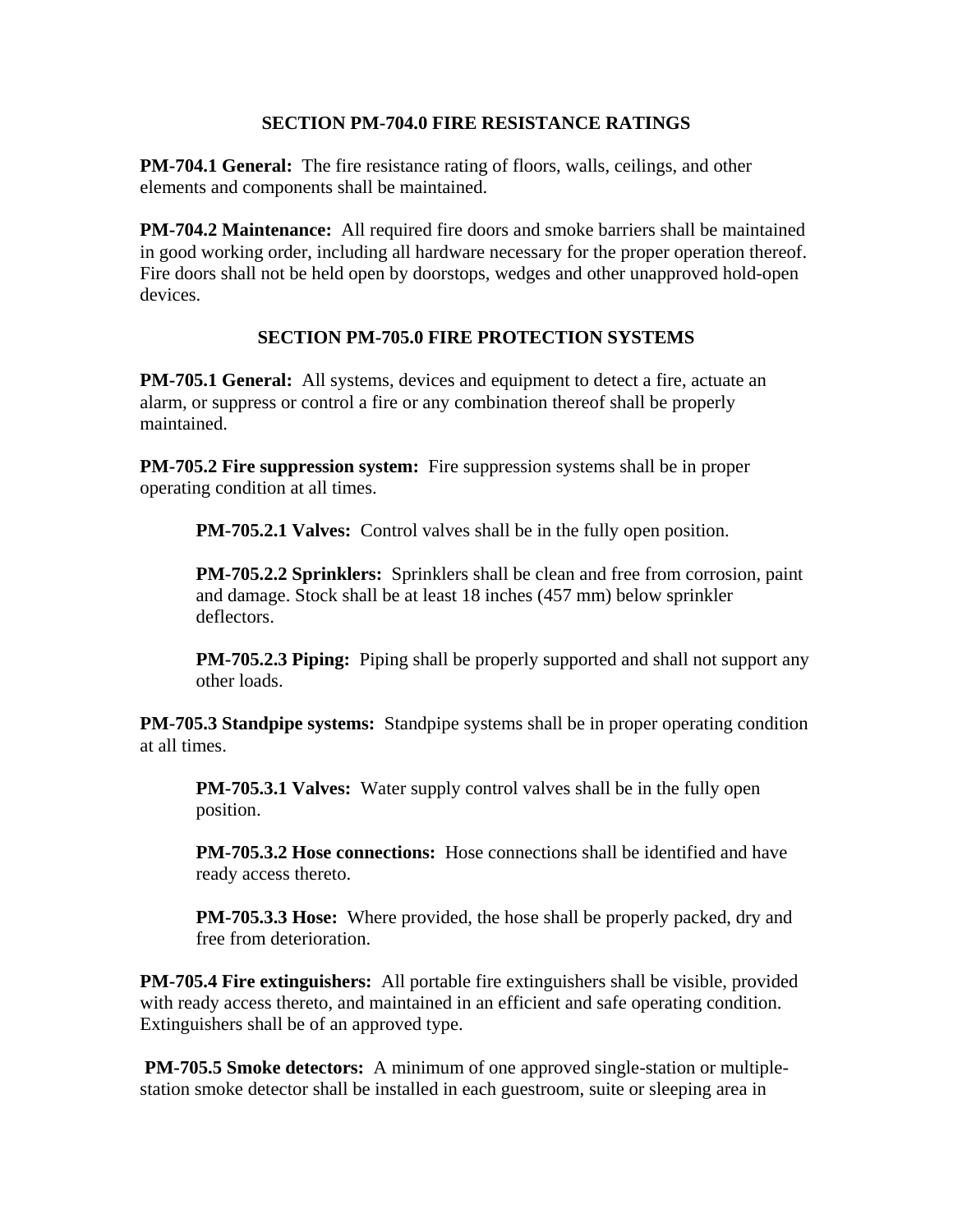occupancies in Use Groups R-1 and I-1, and in dwelling units in the immediate vicinity of the bedrooms in occupancies in Use Groups R-2 and R-3. In all residential occupancies, smoke detectors shall be required on every story of the dwelling unit, including basements. In dwelling units with split-levels and without an intervening door between the adjacent levels, a smoke detector installed on the upper level shall suffice for the adjacent lower level, provided that the lower level is less than one full story below the upper level.

**PM-705.5.1 Installation:** All detectors shall be installed in accordance with the building code listed in Chapter 8. When actuated, the smoke detectors shall provide an alarm suitable to warn the occupants within the individual room or dwelling unit.

**PM-705.5.2 Power source:** The power source for smoke detectors shall be either an AC primary power source or a monitored battery primary power source.

**PM-705.5.3 Tampering:** Anyone tampering or interfering with the effectiveness of a smoke detector shall be in violation of this code.

**PM-705.6 Fire alarm systems:** Fire alarm systems shall be in proper operating condition at all times.

**PM-705.6.1 Control panel:** The "power on" indicator shall be lit. Alarm or trouble indicators shall not be illuminated.

**PM-705.6.2 Manual fire alarm boxes:** All manual fire alarm boxes shall be operational and unobstructed.

**PM-705.6.3 Automatic fire detectors:** All automatic fire detectors shall be operational and free from any obstructions that prevent proper operation, including smoke entry.

**PM-705.7 Records:** A complete written record of all tests and inspections of fire protection systems shall be maintained on the premises by the owner or occupant in charge of said premises.

#### **SECTION PM-706.0 ELEVATOR RECALL**

**PM-706.1 Required:** All elevators having a travel distance of 25 feet (7620 mm) or more above or below the primary level of elevator access for emergency fire fighting or rescue personnel shall conform to the requirements of Rule 211.3 of ASMEA 17.1 listed in Chapter 8.

#### **SECTION PM-707.0 MECHANICAL EQUIPMENT CONTROL**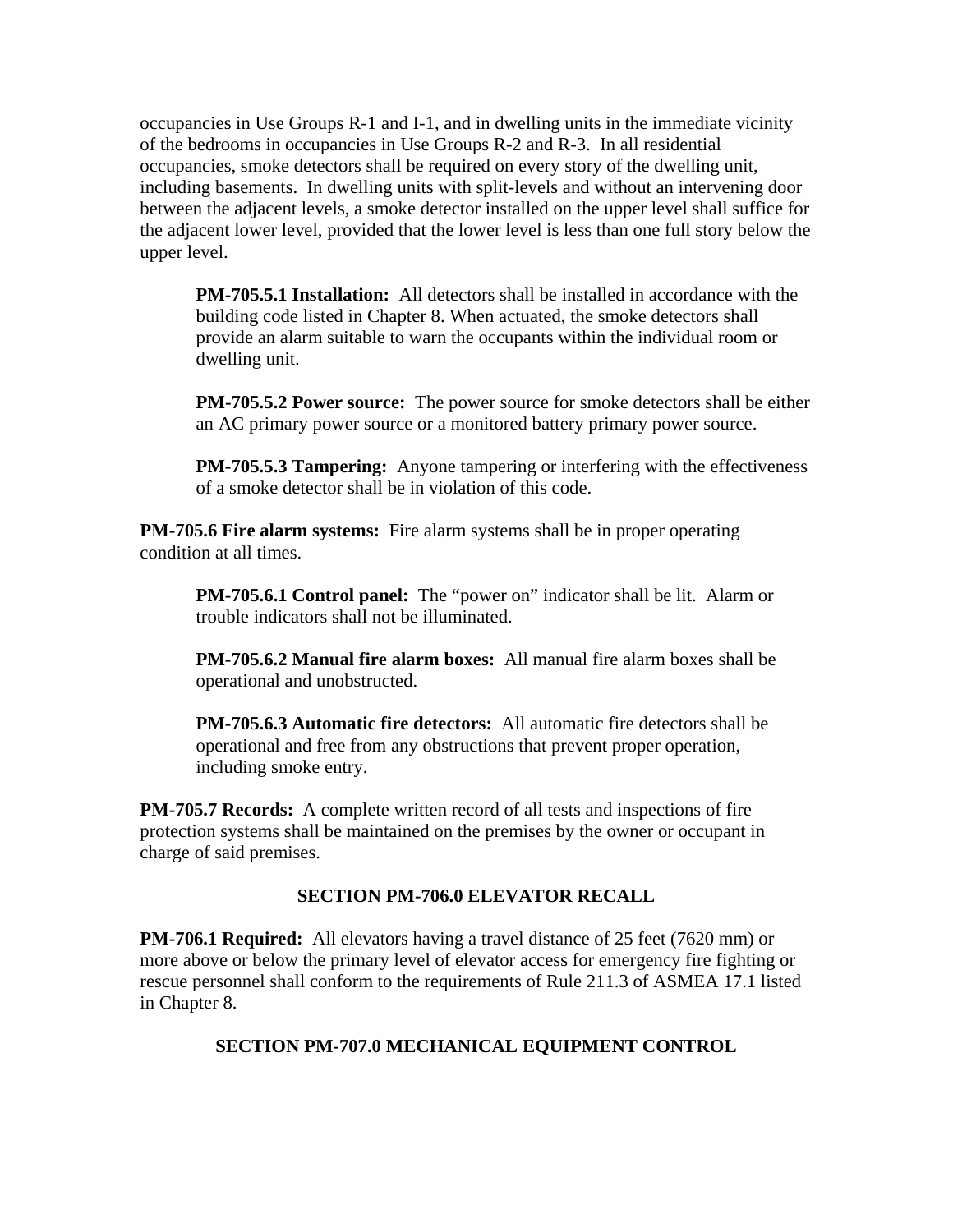**PM-707.1 Smoke and heat detection:** Approved smoke or heat detectors shall be installed in return air ducts or plenums in each re-circulating air system with a capacity of more than 2,000 cfm (0.94 m3/sec) and serving more than one floor in buildings that exceed six stories in height in accordance with the mechanical code listed in Chapter 8. Actuation of the detector shall stop the fan(s) automatically and shall be of the manual reset type. Automatic fan shutdown is not required where the system is part of an approved smoke control system.

#### **FROM THE BOCA NATIONAL BUILDING CODE**

**1010.4 Emergency escape:** Every sleeping room below the fourth story in occupancies in Use Groups R and I-1 shall have at least one operable window or exterior door approved for emergency egress or rescue. The units shall be operable from the inside without the use of special knowledge, separate tools for the window. Where windows are provided as a means of egress or rescue, the windows shall have the bottom of the clear opening not more than 44 inches (1118 MM) above the floor. All egress net clear opening of 5.7 square feet (0.53m2). The minimum net clear opening height dimension shall be 24 inches (610 mm). The minimum net clear opening width dimension shall be 20 inches (508 mm).

Bars, grilles or screens placed over emergency escape windows shall be releasable or removable from the inside without the use of a key, tool or force greater than that which is required for normal operation of the window.

#### **REGISTRATION OF RENTAL PROPERTIES**

**1010.4 Emergency escape:** Every sleeping room below the fourth story in occupancies in Use Groups R and I-1 shall have at least one operable window or exterior door approved for emergency egress or rescue. The units shall be operable from the inside without the use of special knowledge, separate tools or force greater than that which is required for normal operation of the window. Where windows are provided as a *means of egress* or rescue, the windows shall have the bottom of the clear opening not more than 44 inches (1118 mm) above the floor. All egress or rescue windows from sleeping rooms shall have a minimum net clear opening of 5.7 square feet (0.53 m2). The minimum net clear opening height dimension shall be 24 inches (610 mm). The minimum net clear opening width dimension shall be 20 inches (508 mm).

 Bars, grilles or screens placed over emergency escape windows shall be releasable or removable from the inside without the use of a key, tool or force greater than that which is required for normal operation of the window.